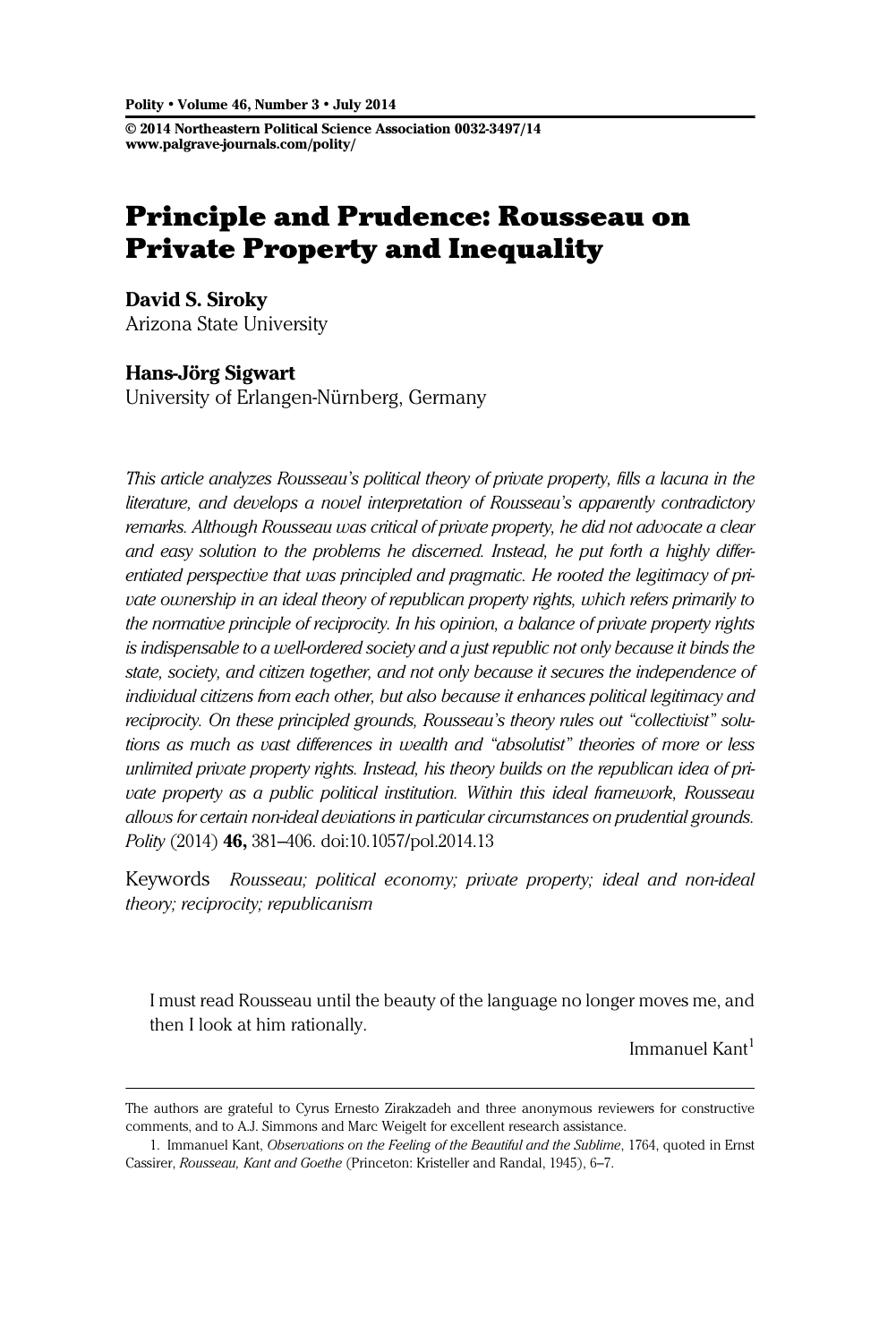While many of Rousseau's ideas are well understood on what would be his tricentennial, his thoughts on political economy—particularly his analysis of private property—are still seen by many scholars as puzzling at best, and incoherent at worst. In his most famous work on this subject, *the Second Discourse*, Rousseau presents himself as a radical critic of private property who supported far-reaching reforms. Yet in other writings, particularly in his Discourse on Political Economy and in the Social Contract, he champions private property not only as a core social institution, but even as the foundational principle of any legitimate political community. Critics have often taken this duality in his analysis of private property—with "contradictions enough to warm the enthusiasm of any Hegelian"<sup>2</sup>—as evidence of incoherence. One critic even accused Rousseau of writing opportunistically on the topic of private property.<sup>3</sup> However, the frequency and intensity of Rousseau's references to property, and its centrality to his thoughts about liberty and justice, indicate the depth of his concern and suggest the need for a more systematic explanation beyond opportunism.

This article inquires whether it is possible to defend Rousseau's own claim that any of the "contradictions [in his writings] reflect the contradictions in things."<sup>4</sup> On the one hand, Rousseau argues ardently that private property has been unjustly instituted; yet, on the other hand, he claims that the institution of property is the foundation of justice. How can property be both the foundation of justice and injustice? Are there different theories of property in Rousseau?<sup>5</sup> Or does Rousseau,

<sup>2.</sup> James McAdam, "Rousseau: The Moral Dimensions of Property," in Theories of Property: Aristotle to the Present, ed. Anthony Parel and Thomas Flanagan (Waterloo, Ontario: Wilfrid Laurier University Press, 1979), 181–202; James McAdam, "Moral Dimensions of Property," in Rousseau's Response to Hobbes, ed. Howard R. Cell and James McAdam (New York: Peter Lange, 1988), 113. On these contradictions, also see Karlfriedrich Herb, "Autonom oder authentisch? Rousseau und die Ambivalenzen des modernen Bürgerseins," Jahrbuch für Recht und Ethik/Annual Review of Law and Ethics 20 (2012): 93–104; Ryan P. Hanley, "Political Economy and Individual Liberty," in The Challenge of Rousseau, ed. Eve Grace and Christopher Kelly (Cambridge: Cambridge University Press, 2013), 37–38; Bertil Fridén, Rousseau's Economic Philosophy (New York: Springer, 1998), 120–21; Samuel Fleischacker, A Short History of Distributive Justice (Cambridge: Harvard University Press, 2004), 58–61; Hannah Arendt, On Revolution (London: Penguin Books, 1965); Carol Blum, Rousseau and the Republic of Virtue: The Language of Politics in the French Revolution (Ithaca, NY: Cornell University Press, 1986); Lucio Colletti, From Rousseau to Lenin (London: Monthly Review, 1972); Lester Crocker, Jean-Jacques Rousseau, vol. I-II (New York: Macmillan, 1968); Jacob Leib Talmon, The Origins of Totalitarian Democracy (London: Secker & Warburg, 1952).

<sup>3.</sup> Alexandre Chabert, "Rousseau économiste," Revue d'histoire economique et sociale 42 (1964): 345–56.

<sup>4.</sup> Allan Bloom, "Jean-Jacques Rousseau," in History of Political Philosophy, ed. Leo Strauss and Joseph Cropsey (Chicago: University of Chicago Press, 1987), 559–80. On Rousseau's awareness of these apparent paradoxes, see Jean-Jacques Rousseau, "Letter to D'Alembert on the Theatre," in Politics and the Arts, trans. Allan Bloom (Ithaca, NY: Cornell University Press, 1973), 131.

<sup>5.</sup> Robert Wokler claims that Political Economy represents a different view on property than the other treatments by Rousseau, and believes this text to be influenced by Locke, but Wokler does not seek to reconcile or understand the sources of the contrasting views. See Robert Wokler, Social Thought of J.J. Rousseau (New York: Garland, 1987), 77, n89. Other studies have attempted to resolve apparent contradictions in Rousseau by noting his political prudence, but have not focused sufficiently on the issue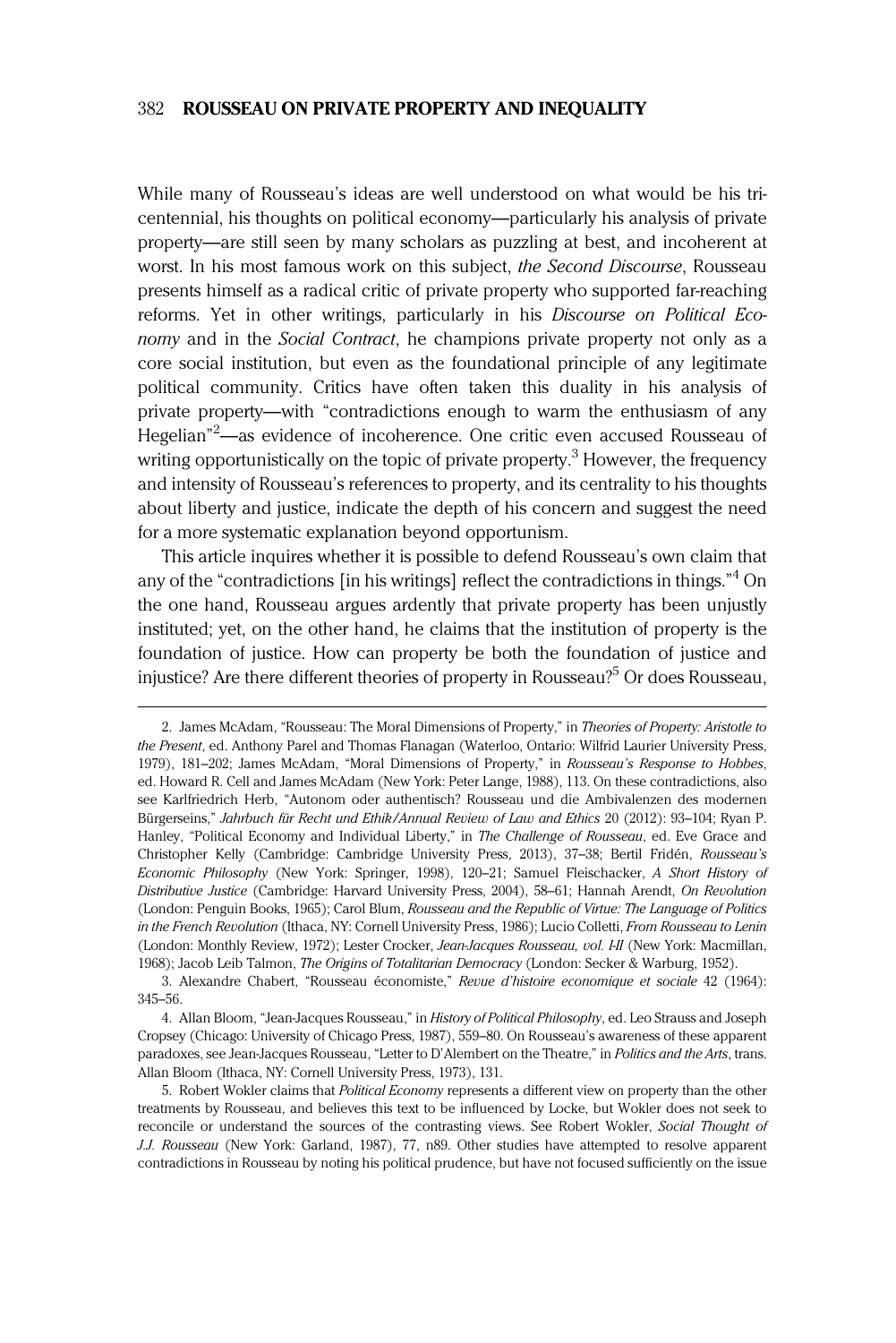although he lacks "a succinct ... theory of property," <sup>6</sup> nonetheless offer a coherent framework, albeit one that embodies complicated tensions?

Some scholars have suggested that the tensions in Rousseau's theory may be reconciled by more cautiously differentiating his references to the "sovereign" and the "magistrate" with regard to the relation between the state's and the individual's property rights.<sup>7</sup> Other scholars have looked at Rousseau's emphasis on the civic nature of property rights and at their inherent limitations as enduring themes in his writings on property.<sup>8</sup> Recent contributors to this discussion have focused on *amour propre* in the *Second Discourse* as a key to his thinking about political economy<sup>9</sup> and his theory of property in particular.<sup>10</sup> Others have emphasized Rousseau's *Discourse* on Political Economy and have argued that his theory of property expresses "prioritarian libertarianism," which underscores the crucial right of self-preservation and hence the natural foundation of ownership. $<sup>11</sup>$ </sup>

In this article, we offer an interpretation of Rousseau's theory of property that takes into account equally the Second Discourse and Political Economy, that integrates the Social Contract into the picture, and that systematically connects the allegedly contradictory arguments found in these writings. We contend that Rousseau's position on property involved three principal arguments.<sup>12</sup> First, he was concerned with the social status of property, which renders its significance and consequences highly contextual. In his opinion, the normative implications of property substantially vary according to the social, cultural, and political conditions in which it is situated. This is a key reason why Rousseau's perspective on private property is critical and affirmative without being incoherent or opportunistic.<sup>13</sup>

of private property. See Ruth Weissbourd Grant, Hypocrisy and Integrity: Machiavelli, Rousseau, and the Ethics of Politics (Chicago: University of Chicago Press, 1997), 102–10.

<sup>6.</sup> McAdam, "Rousseau: The Moral Dimensions of Property," 181.

<sup>7.</sup> For references to this argument, see Ryan P. Hanley, "Political Economy and Individual Liberty," 37; and especially Robert Derathè, "Introduction: Discours sur l'économie Politique," in Oeuvres Completes, Volume III, ed. Bernard Gagnebin and Marcel Raymond (Paris: Gallimard, 1964), 72–81.

<sup>8.</sup> Christo Bertram, Rousseau and the Social Contract (London/New York: Routledge, 2004), 90.

<sup>9.</sup> Frederick Neuhouser, Rousseau's Theodicy of Self-Love: Evil, Rationality, and the Drive for Recognition (Oxford: Oxford University Press, 2008)

<sup>10.</sup> Chris Pierson, "Rousseau and the Paradoxes of Property," European Journal of Political Theory 12 (2013): 409–24.

<sup>11.</sup> Hanley, "Political Economy and Individual Liberty," 34–56.

<sup>12.</sup> In addition to the above cited works, this article also builds on work by earlier scholars who sought to reconcile Rousseau's writings on private property, including Nannerl Keohane, "Rousseau on Life, Liberty and Property: A Comment on McAdam," in Parel and Flanagan, Theories of Property, 203-20; Richard Teichgraeber, "Rousseau's Argument for Property," History of European Ideas 2 (1981): 115-34; Ethan Putterman, "The Role of Public Opinion in Rousseau's Conception of Property," History of Political Thought 20 (1999): 417–37; Ethan Putterman, "Realism and Reform in Rousseau's Constitutional Projects for Poland and Corsica," Political Studies 49 (2001): 395–418; and Bloom "Jean-Jacques Rousseau."

<sup>13.</sup> On Rousseau's contextualism in this respect, see also Teichgraeber, "Rousseau's Argument"; Timothy O'Hagan, Rousseau (London: New York: Routledge, 1999); Fridén, Rousseau's Economic Philosophy.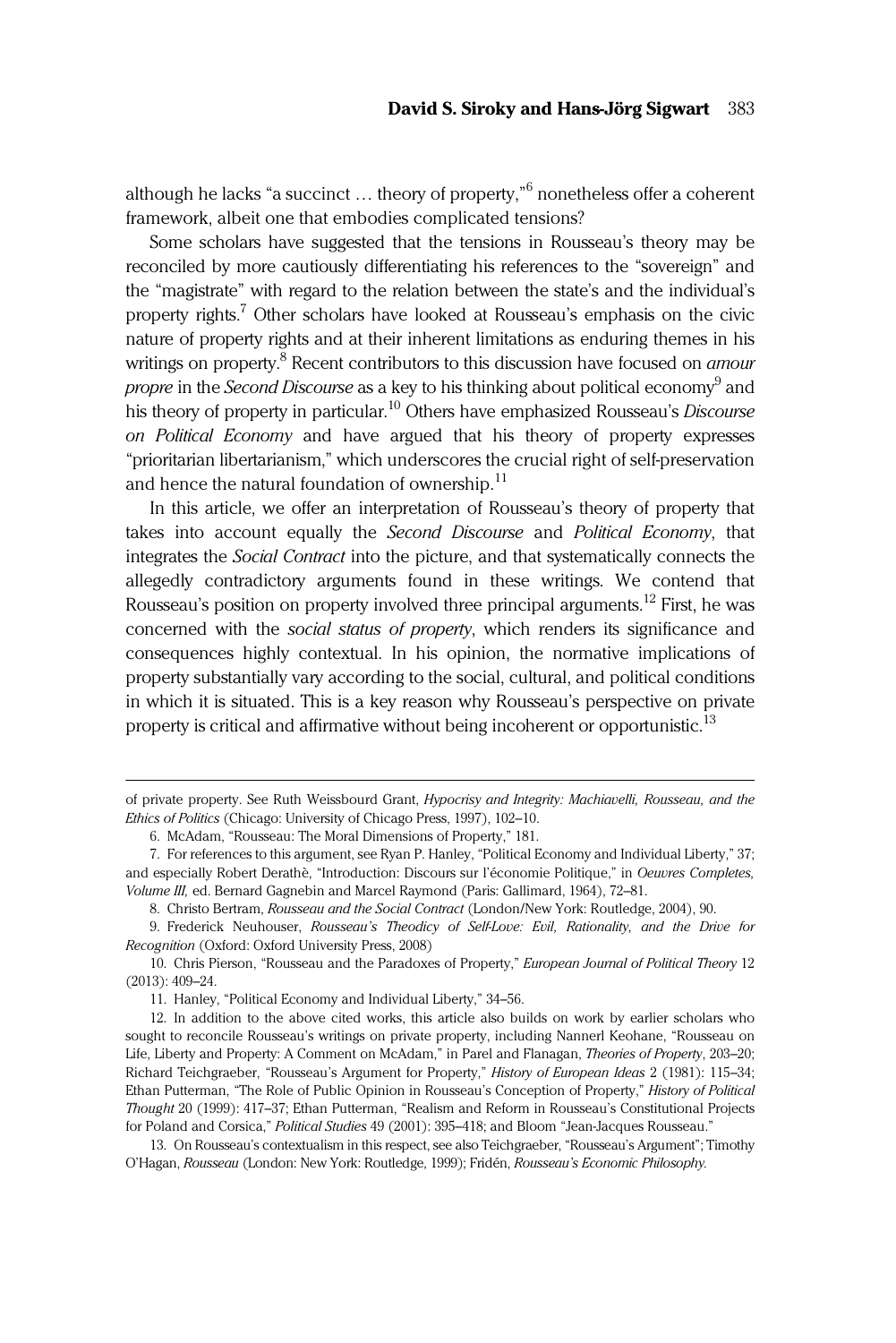Second, his positive conception of property implicitly weaves together two distinct strands of reasoning. Rousseau advances what John Rawls calls a "realistic utopian" political theory of private property, which combines "ideal" and "nonideal" theory. On the one hand, Rousseau reflects on the "ideal" constitution of property under ideal or most favorable conditions—that is, within the context of his theory of a fully legitimate republican government. On the other hand, he also considers property when its real-world settings deviate from those that define just republics. In those reflections, thoughts about prudence also guide Rousseau's analysis. Consequently, the tensions that exist *within* his normative political theory of private property should not be interpreted as evidence of incoherence but rather as a reflection of the real trade-offs between principle and prudence.

Finally, with regard to Rousseau's ideal theory of private property, we emphasize a normative argument that has hitherto been often neglected in the literature.<sup>14</sup> We maintain that while Rousseau takes into account the natural rights of first occupants, he insists that it is the political principle of reciprocity that eventually renders individual property claims legitimate. This argument is most clearly articulated in the Social Contract, but is evident throughout his oeuvre. Hence, while many interpreters consider the Social Contract as "the most difficult text to incorporate into a single, coherent Rousseauian view" on property, $15$  it is precisely here that the key principle of his ideal theory of private property lies. The principle of reciprocity both implies that the legal protection of private property rights is crucial for the individual freedom of citizens and, at the same time, that there are limits equally important for citizens' freedom. Since this principle and its concrete implications can only be realized by the institution of private ownership within the context of a just republic, Rousseau holds that private property is an indispensable dimension of a legitimate and just political regime. Understood in this manner, Rousseau's political economy offers a coherent theory of the legitimacy and political function of private property as a republican institution.

Our analysis proceeds in four stages. The first connects Rousseau's republican understanding of property with the concepts of "ideal" and "non-ideal" theory, and "realistic utopia" (originally coined by John Rawls). The second section investigates Rousseau's understanding of the social status of private property in his

<sup>14.</sup> Putterman, in "The Role of Public Opinion," hints at some aspects of this argument when he stresses Rousseau's idea of "legal title" and of "mutually agreed upon convention(s)" as rendering the peculiar form of legitimacy of private property (435). Putterman focuses above all on the question of the relation between property and public opinion. See also Klaus D. Schulz, Rousseaus Eigentumskonzeption. Eine Studie zur Entwicklung der bürgerlichen Staatstheorie (Frankfurt a. M./New York: Campus, 1980).

<sup>15.</sup> Pierson, "Rousseau and the Paradoxes of Property," 416. Frederick Neuhouser, "Rousseau's Critique of Economic Inequality," Philosophy and Public Affairs 41 (2013): 193–225, stresses the significance of the political principles set out in the Social Contract for Rousseau's reflections on the problem of economic inequality. For Neuhouser, these political principles can be derived from the two "fundamental interests" of citizens in well-being and in freedom.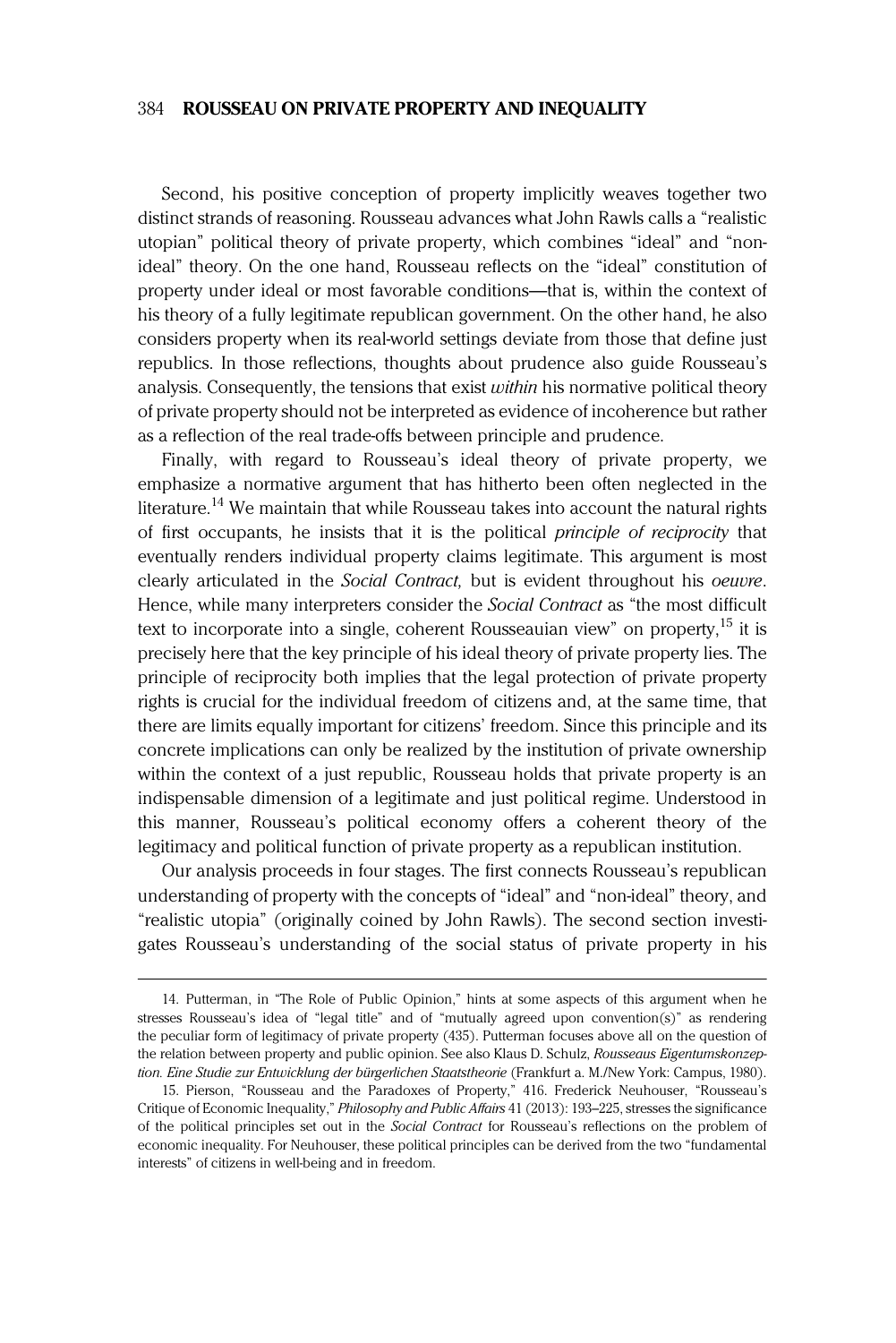critique of inequality in the Second Discourse. Although Rousseau appears almost exclusively critical here, he also reveals the foundations for his positive republican theory of private property. The third section examines Rousseau's "ideal" or principled defense of private property as a necessary component of republican citizenship in the Discourse on Political Economy and the Social Contract. The fourth section discusses Rousseau's attempts to reconcile his principled and his prudential reflections and the trade-offs that particular circumstances may imply for private property.

# Private Property and "Realistic Utopia"

Rousseau tackles the question of private property, its potentially problematic implications, and its peculiar legitimacy at two distinct theoretical levels. Each has substantially different implications. To clarify these two levels and the connection between them, we first offer a reading of Rousseau's republican theory of private property as a "realistic utopia." In doing so, we build on the work of John Rawls, who coined the term "realistic utopia" with direct reference to Rousseau's political philosophy.<sup>16</sup> For Rawls, the term alludes to the way in which Rousseau combines the *natural* conditions of human existence with man's social existence. According to Rawls, this combination may serve as a model for the normative function of political philosophy in general: "Political philosophy is realistically utopian when it extends what are ordinarily thought to be the limits of practicable political possibility and, in doing so, reconciles us to our political and social condition."<sup>17</sup> Rawls sees this specific combination of attention to natural conditions and social possibilities in Rousseau's Social Contract. In Rawls's opinion, a realistic utopian political theory

must rely on the actual laws of nature and achieve the kind of stability those laws allow, that is, stability for the right reasons. It takes people as they are (by the laws of nature), and constitutional and civil laws as they might be, that is, as they would be in a reasonably just and well-ordered democratic society … Following Rousseau's opening thought in The Social Contract, I shall assume that his phrase "men as they are" refers to persons' moral and psychological natures and how that nature works within a framework of political and social institutions; and that his phrase "laws as they might be" refers to laws as they should, or ought, to be.<sup>18</sup>

Rawls's attention to how Rousseau combines natural conditions with social possibilities suggests a method for coming to terms with the complicated tensions

<sup>16.</sup> John Rawls, The Law of Peoples (Cambridge: Harvard University Press, 1999), 7.

<sup>17.</sup> Ibid., 11.

<sup>18.</sup> Ibid., 13, 7.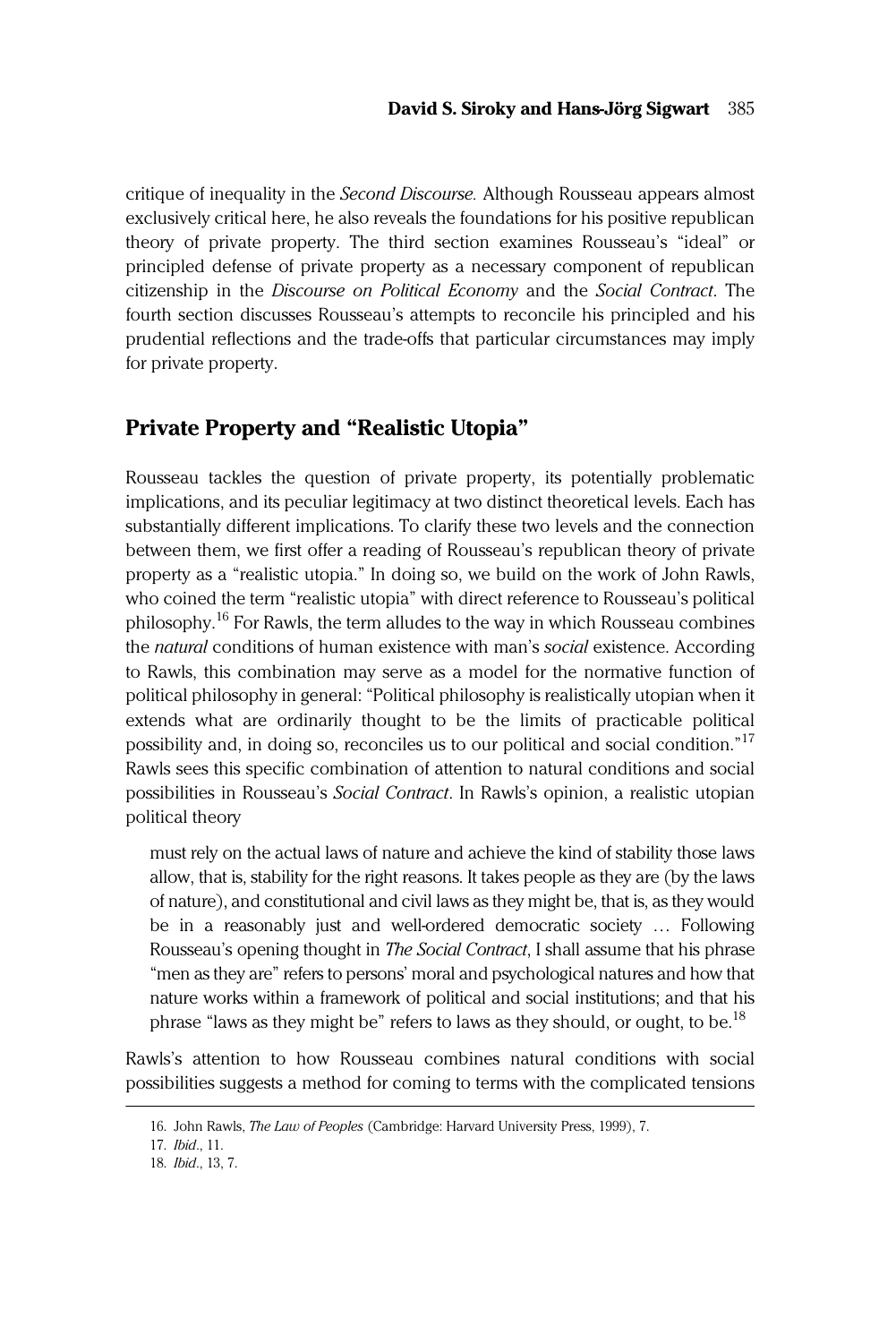within Rousseau's political economy.<sup>19</sup> As we will see, Rousseau's principled argument for private property is indeed located between the two poles of what Rawls would call a realistic utopia. Insofar as Rousseau refers to the basic psychological and moral aspects of property, his arguments are founded on the natural conditions of human existence. Insofar as property is embedded in the context of a well-ordered republic, the theory reflects the possibilities of laws and social institutions as they "should, or ought, to be."

The tension between the natural and the social conditions of political institutions implies, for Rousseau as much as for Rawls, a division in political theory into an ideal and a non-ideal component. As Rawls puts it: "The first or ideal part assumes strict compliance and works out the principles that characterize a wellordered society under favorable circumstances … [It] presents a conception of a just society that we are to achieve if we can. Existing institutions are to be judged in the light of this conception."<sup>20</sup> Non-ideal theory, by contrast, "asks how this longterm goal might be achieved, or worked toward, usually in gradual steps. It looks for courses of action that are morally permissible and politically possible as well as likely to be effective."<sup>21</sup> Although Rawls explains this distinction through a reference to Rousseau, he does not dwell on Rousseau's approach and how it affects either his broader political philosophy or specifically his theory of property. Nor have there been systematic attempts to apply Rawls's distinction to understand Rousseau's work. We argue that such an endeavor is particularly illuminating with regard to Rousseau's republican theory of private property.

The notion of a "realistic utopia" is useful because Rousseau both criticizes and affirms certain institutionalizations of private property. Rousseau criticizes the bourgeois society of proprietors emerging in his time, yet he makes two distinct types of arguments in favor of republican private property. One is principled (or "ideal") and the other prudential (or "non-ideal").

His principled arguments regard the question of what property might be under the most favorable social conditions—if set within the ideal context of a wellgoverned republic—and given the natural conditions of human psychology and morality. His prudential arguments, by contrast, try to determine the peculiar shape and function of property under non-ideal conditions, in specific societies, such as Poland, Corsica, or ancient Rome. Although these conditions fall short of the social and cultural conditions of an ideal republic, they nonetheless provide the basis for

<sup>19.</sup> The distinction between ideal and non-ideal theory plays a crucial role in Rawls's overall conception of political liberalism and political philosophy, as well. For more on the distinction in Rawls's thought, see A. John Simmons, "Ideal and Nonideal Theory," Philosophy & Public Affairs 38 (2010): 5–36; Laura Valentini, "On the Apparent Paradox of Ideal Theory," The Journal of Political Philosophy 17 (2009): 332–55; Zofia Stemplowska, "What's Ideal About Ideal Theory?" Social Theory and Practice 34 (2008): 319–40.

<sup>20.</sup> John Rawls, A Theory of Justice (Cambridge: Harvard University Press, 1971), 245 ff.

<sup>21.</sup> Rawls, The Law of Peoples, 89.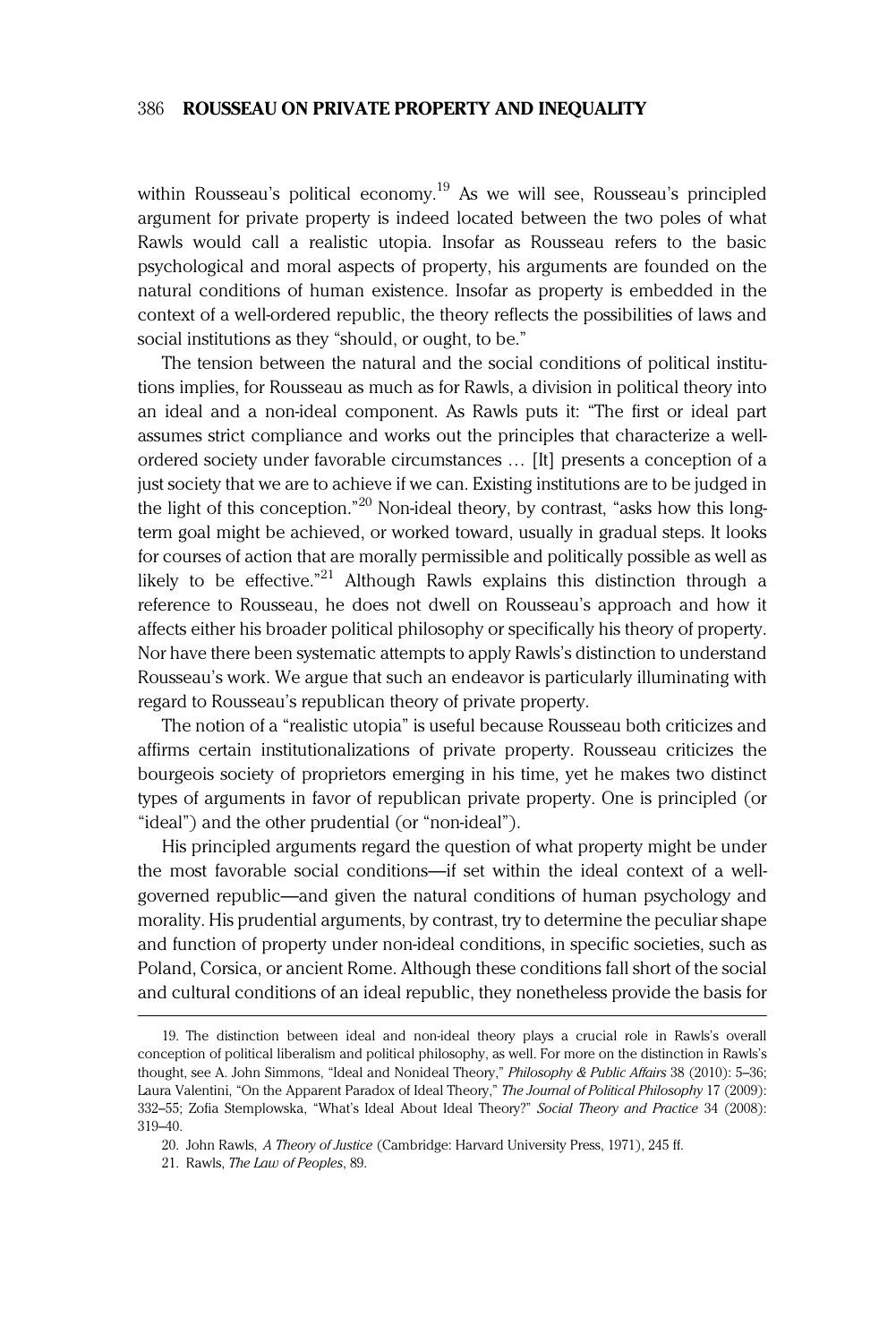legitimate or "morally permissible and politically possible" second-best solutions. The particular institutional shape of property rights must be accommodated to these conditions.<sup>22</sup> Rousseau's principled arguments are oriented toward the "natural" conditions of human psychology and morality as well as toward the ideal political context of a well-ordered society. His prudential arguments are normatively guided by the principles of this ideal theory of republican property, but they flexibly apply the principles to non-ideal social contexts. Taken together, these two levels of reflection form the basis of a realistic utopia of private property as a republican institution.

The principled arguments of his realistic utopia appear most forcefully in *Political Economy, in Geneva, in Emile, and (although disputed in the literature)*<sup>23</sup> in the *Social* Contract. Rousseau's fully developed theory of the just republic, put forth in the Social Contract, first introduces the crucial argument of his ideal theory of property. According to this argument, a legitimate and just political society requires a balance in private ownership, not simply because it is a necessary means to bind the state, society, and citizen,  $24$  and not only because it enhances individual autonomy  $25$  or individuals' well-being and their natural right of self-preservation. $^{26}$  but also because it enhances political legitimacy. Before we elaborate this core idea of Rousseau's ideal theory of property, however, let us recall his more critical view, which he famously formulated in the Second Discourse.

## The Critique of Property and Its Social Status

Perhaps the most famous, and definitely one of the most impressive, of Rousseau's statements on property is the dramatic opening passage from the second part of the *Second Discourse*, proclaiming that the "first man who, having fenced off a plot of land, thought of saying: 'This is mine' and found people simple enough to believe him, was the real *founder of civil society*."<sup>27</sup> Rousseau explains that the cultivation of the soil spawned private property, and that the cultivation continues only insofar as the property is protected from theft and violence. Rousseau also recognizes that at this point in his hypothetical history, there is no judge to

<sup>22.</sup> See also Arthur M. Melzer's characterization of Rousseau's general philosophical perspective as a "complex idealistic realism" that "structures his thinking on the deepest level" and allows him to "somehow combine the two opposite tendencies" of idealistic and realistic political theorizing, in Arthur M. Melzer, The Natural Goodness of Man: On the System of Rousseau's Thought (Chicago: University of Chicago Press, 1990), 25, 26.

<sup>23.</sup> See, for instance, McAdam, "Rousseau: The Moral Dimensions of Property."

<sup>24.</sup> Fridén, Rousseau's Economic Philosophy, 121.

<sup>25.</sup> Teichgraeber, "Rousseau's Argument for Property", 121 ff; O'Hagan, Rousseau, 102 ff, cited above, note 13.

<sup>26.</sup> Hanley, "Political Economy and Individual Liberty," 38, original citation above, note 2.

<sup>27.</sup> Jean-Jacques Rousseau, "Second Discourse," in Oeuvres Complètes, Volume III, Bibliothèque de la Pléiade (Paris: Gallimard, 1964), 164, emphasis added.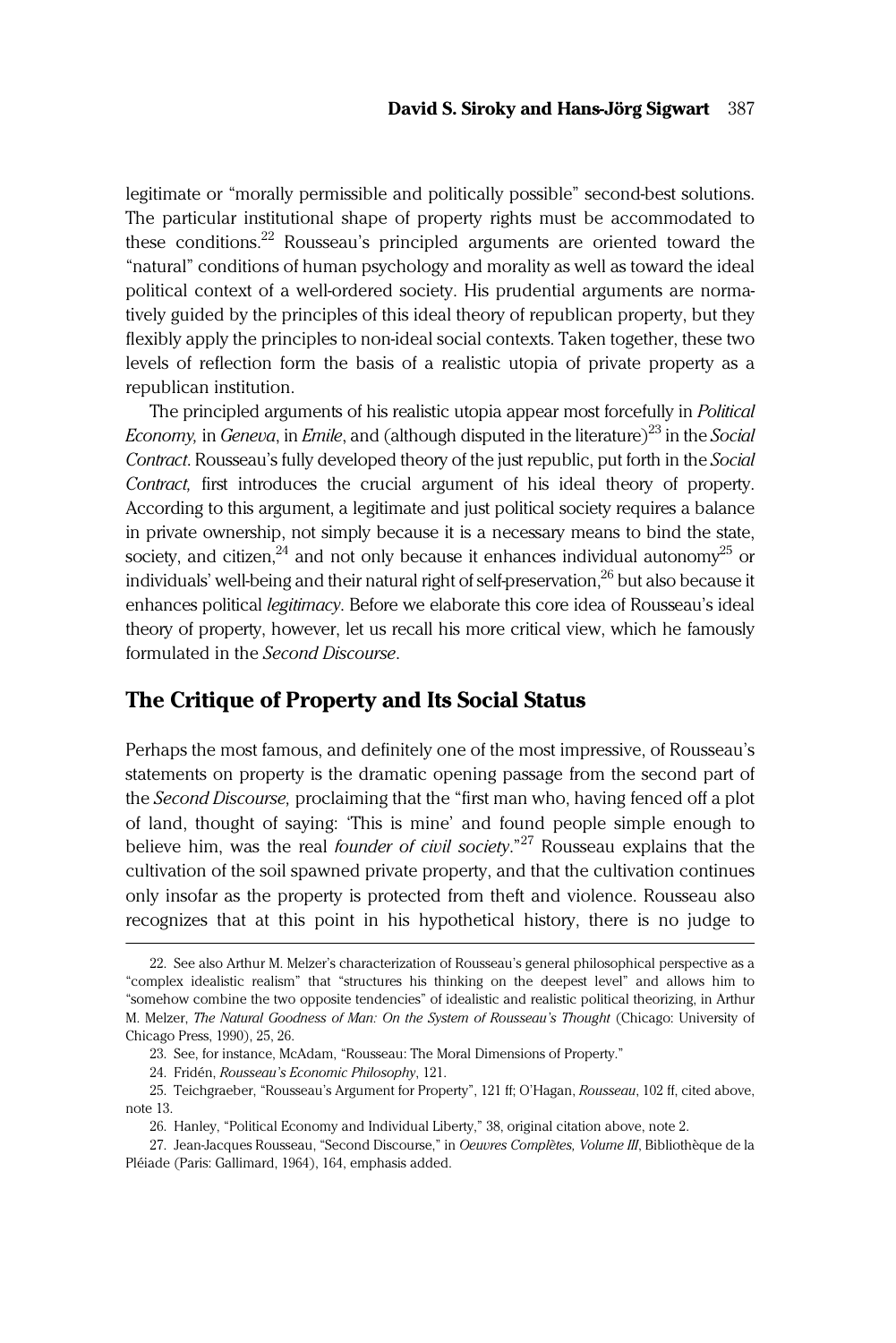adjudicate between competing claims. This leads to "a state of potential war between the haves and have nots."

Rousseau describes how labor and possession gave rise to property rights claims, and these claims, in turn, gave rise to counterclaims rooted in need. The cunning rich man suggested a contract to guarantee his dubious right to the property. Thereafter, inequality is lawfully enforced. "How can this be legitimate?" Rousseau asks rhetorically. Who is responsible for the fraud? Is it a conspiracy of the rich? What implications does legally enforced inequality have for political and social order? (And, we shall add, how can these implications be possibly reconciled with those much more affirmative comments of Rousseau on property?)

There is no doubt that Rousseau is highly critical of the contract in the Second Discourse, even though in other writings he credits the same contract with bringing men together in a way that nothing else could.<sup>28</sup> It is important, however, to consider a number of specific qualifications implied in his critique. One of the argument's most fundamental assumptions is, surely, the distinction between the natural origins and the social basis of property. While Rousseau understands property or possession in its most primitive forms as natural and, similar to Locke, derives it from individual labor, Rousseau stresses that property rights (and especially property rights in land) are strictly relational phenomena, and thus founded not on "nature" but on society. He further argues that society is founded upon (among other things) the institution of private property.

In the Second Discourse, Rousseau is particularly interested in the social foundation of property. What can be said about language, reason, morality, and justice—that for Rousseau they are all historical results of the unfolding of the human "perfectibilité" leading from "nature" to "society"—also holds true for property. Being a proprietor is a specific feature of the homme civilisé but not of the homme de la nature. Insofar as the homme civilisé is portrayed in the Second Discourse as a mere "bourgeois … individualist in society, who needs society and its protective laws, but only as means to his private ends," private property appears as one of his most characteristic features.<sup>29</sup> Accordingly, Rousseau's portrait of man and society in the *Second Discourse* is decidedly critical. He explicitly claims that rivalry, competition, and conflicting interests are the "first effects of property." In his opinion, "Men are forced to caress and destroy one another at the same time

<sup>28.</sup> Jean-Jacques Rousseau, "Languages," in Oeuvres Complètes Volume V, Bibliothèque de la Pléiade (Paris: Gallimard, 1964); Jacques Dehaussy, "La dialectique de la souveraine liberté dans le Contrat social," Etudes sur le Contrat social (Paris: Association nord-americaine des etudes Jean-Jacques Rousseau, 1964), 119–41.

<sup>29.</sup> Bloom, "Rousseau's Critique," 146 ff. On the specific characteristics of "bourgeois society" from Rousseau's perspective, see also Arthur M. Melzer, "Rousseau and the Problem of Bourgeois Society," American Political Science Review 74 (1990): 1018–33; Ryan P. Hanley, "Commerce and Corruption," 139–40; and Dennis Carl Rasmussen, The Problems and Promise of Commercial Society: Adam Smith's Response to Rousseau (University Park: Pennsylvania State University Press, 2008), 25.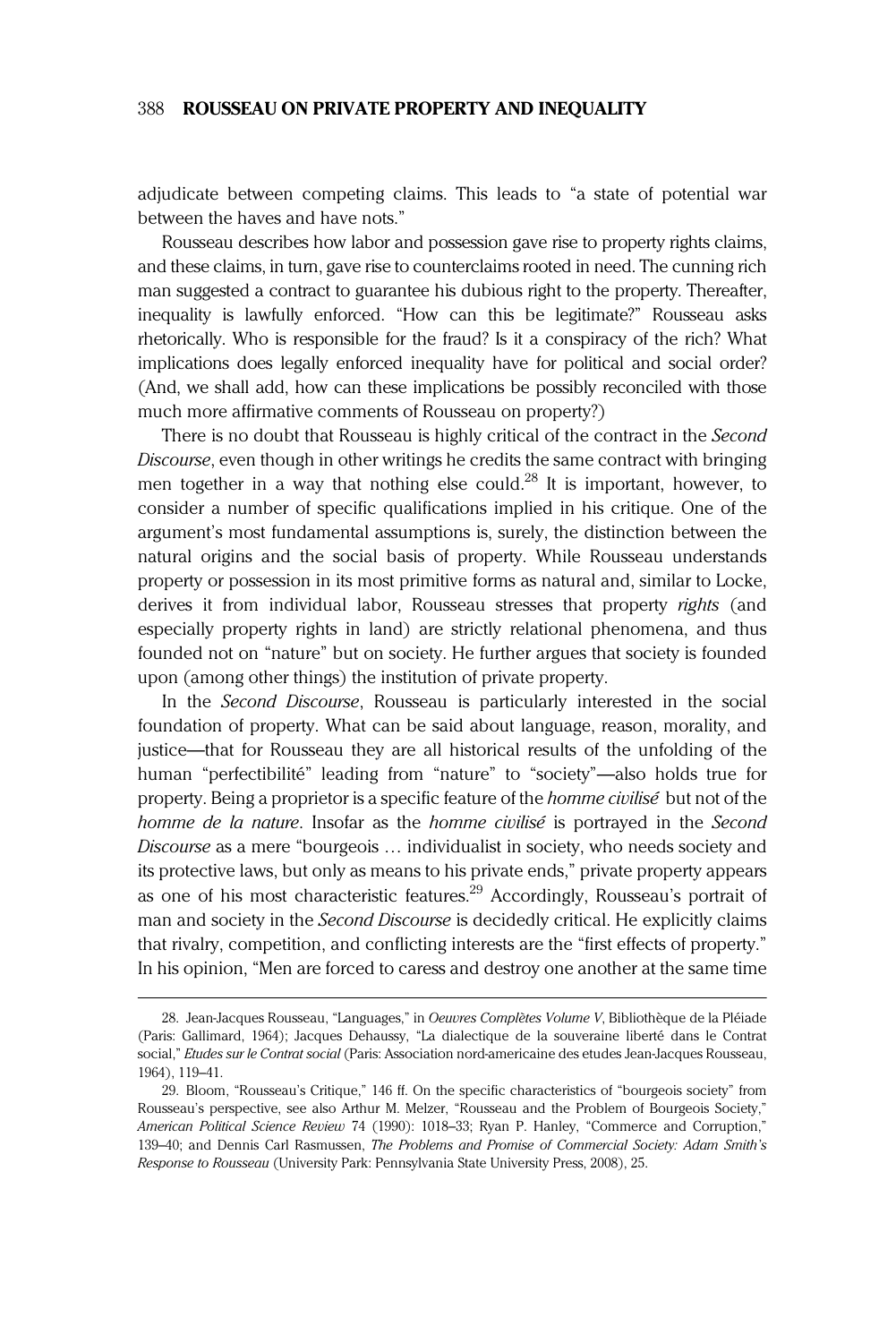... when they are born enemies by duty and knaves by interest."<sup>30</sup> These effects ineluctably lead, in Rousseau's teleology, to the last stages of human development, where property is under threat and men come together to secure it. Rousseau says that men, rather than abolish the state of inequality through institutional change, gather to conclude a social contract that reinforces this inequality with the power of law, thus "eternally fixing the law of property and inequality."<sup>31</sup> The result is an enduring inequality.

Although readers of the Second Discourse have given the social institution of property a lion's share of their attention, property is not the only source of inequality in Rousseau's analysis. "Esteem for *natural* distinctions," such as beauty of voice and movement, unusual strength, and dexterity, are the primary or the more natural sources of inequality<sup>32</sup> and manifestations of the evolving *amour propre*, as several scholars have noted.<sup>33</sup> Only *later* in the development of human history does Rousseau attribute inequality to *artificial* distinctions, such as private property.<sup>34</sup> To be sure, property plays a crucial role the *Second* Discourse. The amour propre of the homme civilisé assumes those objective and solid forms only in those artificial distinctions established by property, which provide the basis on which the ever-growing inequalities between men are effectively perpetuated.

But surprisingly, Rousseau expresses ambivalence toward the contract that establishes these artificial distinctions. Insofar as Rousseau tells the history of mankind as a story of decay, the specific forms of private property appear problematic and illegitimate. This, however, is not the whole story. Rousseau argues in the Social Contract that man in civil society is deprived of some advantages he received from nature. Yet, in return he gains other benefits: his faculties are "so stimulated and developed, his ideas so extended, his feelings so ennobled, and his whole soul so uplifted." <sup>35</sup> Thus, Rousseau viewed ambivalently the historical outcomes, such as language, reason, morality, society, and property, from the unfolding of human *perfectibilité*.

Even in the largely critical Second Discourse, he grants property a key role in the establishment of justice. "The cultivation of the lands," he writes "necessarily followed their division; and from property, once recognized, the first rules of justice because, in order to render to each his own, each must be able to possess

<sup>30.</sup> Rousseau, "Second Discourse," 164, note 9.

<sup>31.</sup> Ibid., 178.

<sup>32.</sup> Ibid., 131.

<sup>33.</sup> Particularly Neuhouser, Rousseau's Theodicy of Self-Love.

<sup>34.</sup> Rousseau, "Second Discourse," 132.

<sup>35.</sup> Jean-Jacques Rousseau, "The Social Contract," in Oeuvres Complètes, Volume III, Bibliothèque de la Pléiade (Paris: Gallimard, 1964), 364–65. Rousseau's brief clause following this passage—"that if the abuses of this new condition did not often degrade him beneath the condition he has left"—may indicate, however, that these moral improvements come mainly from a legitimate, republican contract.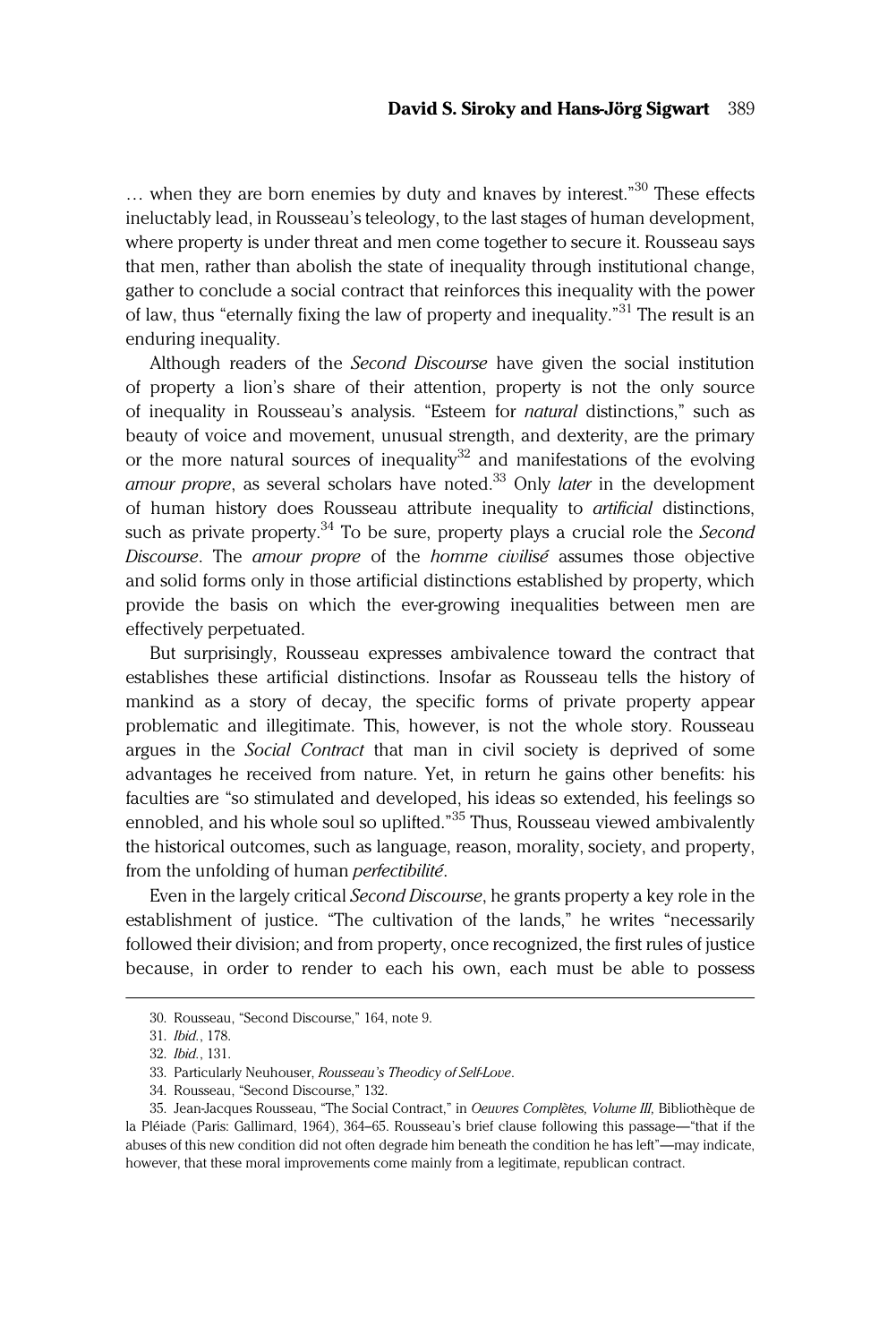something."<sup>36</sup> This first man, according to Rousseau, was "the real *founder of civil* society"<sup>37</sup>—a formulation that turns out to imply an intriguing constructive argument, notwithstanding its mainly ironic tone. These "first rules of justice," according to Rousseau's telling, endowed actions with a morality and intelligence that were surely imperfect and partly deprived, but also completely absent beforehand. As he later stresses in the Social Contract:

The transition from the state of nature to the civil state produces a most remarkable change in man by substituting *justice* for *instinct* in his conduct and endowing his actions with the morality they previously lacked. … Out of a stupid and bounded animal [it] made an intelligent being and a man.<sup>38</sup>

Thus, besides being a critique, Rousseau's Second Discourse also implies a normative theory of property as a social institution. Consistent with this more differentiated view, Rousseau places the responsibility for the illegitimate manner in which property came to be protected on "society"—neither on "human nature" nor on "a divinity." <sup>39</sup> This is crucial, because one obvious consequence of seeing evil as a product of political and social institutions (such as private property)—instead of a divinity or human nature—is that the solution can involve changing those institutions.<sup>40</sup> Human nature is a fickle thing to try to change, and the heavens do not always respond to our pleas; but institutions are man-made and therefore can be re-made. Rousseau's critique therefore leads not to a complete rejection of private property. He calls neither for a "return" to some pre-proprietary "state of nature" nor for some form of postproprietary "communism," as some scholars have suggested, which is a criticism that conflates Rousseau's description with his prescription.<sup>41</sup> Rousseau is a tough critic when describing the consequences of property, but he is more cautious and "realistic" in his attempts to change the institution than some interpreters of his writing on property admit.

<sup>36.</sup> Rousseau, "Second Discourse," 173.

<sup>37.</sup> Ibid., 164, emphasis added.

<sup>38.</sup> Rousseau, "The Social Contract," 364–65, emphasis added.

<sup>39.</sup> Cassirer, *The Question of Jean-Jacques Rousseau*, trans. Peter Gay (New York: Columbia University Press, 1932), 75: "Rousseau created a new subject of responsibility … not individual man, but society." Critics from the Church understood this. The archbishop of Paris, for instance, condemned Emile because it seemed to deny the dogma of original sin. See Cassirer, *The Question*, 74; O'Hagan, *Rousseau*, 38; Marc F. Plattner, Rousseau's State of Nature: An Interpretation of the Discourse on Inequality (Dekalb: Northern Illinois University Press, 1979).

<sup>40.</sup> Fidel Castro allegedly told a French journalist that Rousseau was his "teacher" and that he had fought Batista with the Genevan in his pocket. See Colletti, From Rousseau to Lenin, 144.

<sup>41.</sup> Bloom, stresses that Rousseau's harsh critique of property and inequality "does not mean Rousseau is a communist or that he believed it is possible or desirable to do away with private property. He is far too 'realistic' to follow Plato's Republic and abandon the sure motive of love of one's own things. It does mean, however, that he strongly opposes the emancipation of acquisitiveness and that he argues against laissez-faire" (Jean-Jacques Rousseau, 152).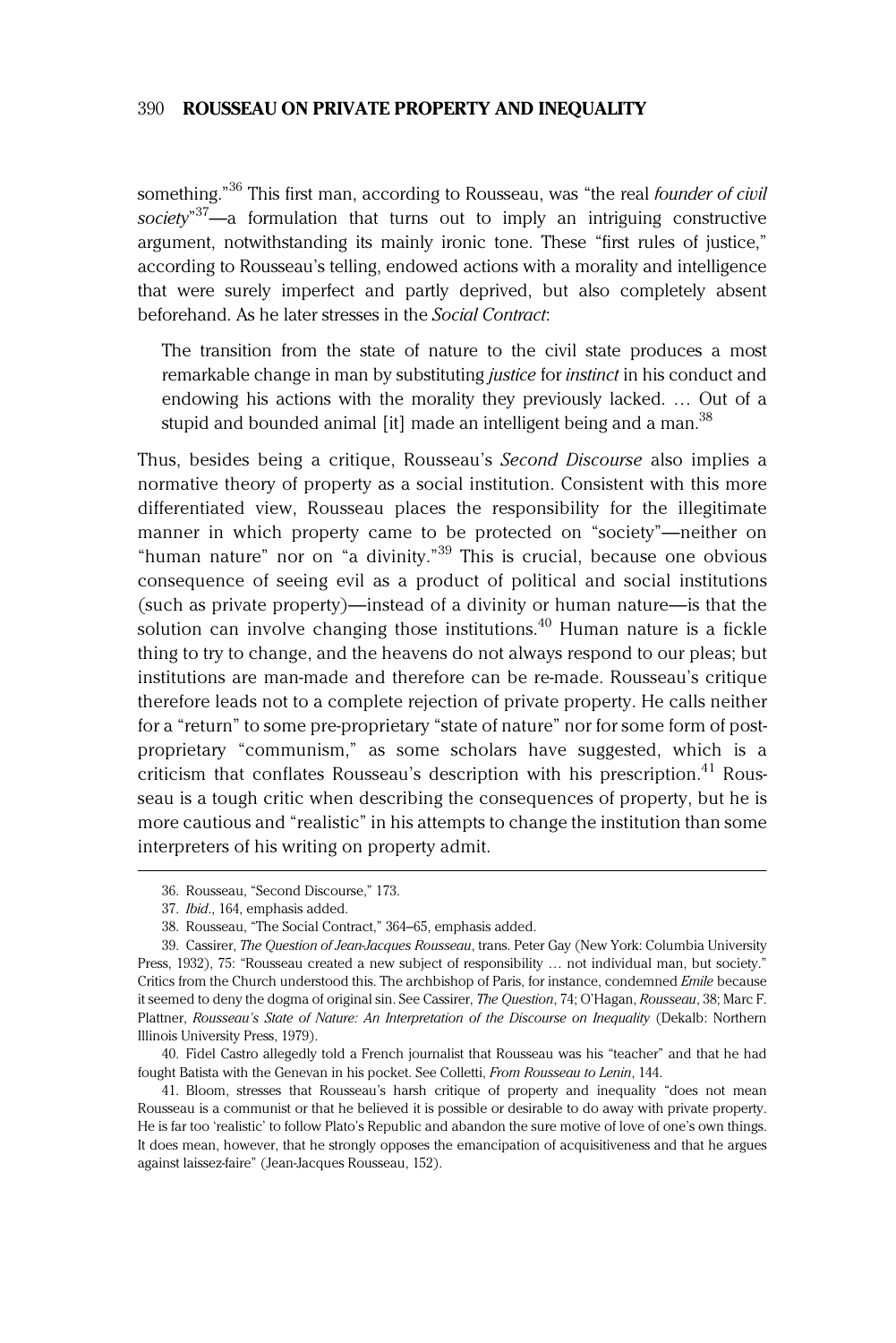Several determined critics of Rousseau have missed this realistic emphasis entirely. Voltaire, for example, argues that Rousseau wishes for us "to walk on all fours." Voltaire derives his conclusion from the *Second Discourse* in which Rousseau writes:

Must societies be totally abolished? Must meum and teum be annihilated, and must we return again to the forests to live among bears? This is a deduction in the manner of my adversaries, which I would as soon anticipate as let them have the shame of drawing.<sup>42</sup>

Rousseau understands that some readers might deduce a radical solution from his description of the problems property poses. After all, he criticizes the development of private property in lurid language by confronting the "bourgeois" society of the homme civilisé with the natural equality of the homme de la nature. However, what he thinks should be done with property is another matter. Its development is irreversible, for all practical purposes. He therefore uses the "state of nature" as an analytical category, and not as an objective toward which we should strive or state to which we should return.<sup>43</sup> Instead of proposing a return to nature, the Second Discourse remains almost exclusively analytical and critical, not prescriptive. Its two major objectives are (1) to emphasize the status of property as a general social phenomenon, and (2) to criticize the particular institutional form that property has assumed in bourgeois society. The prescriptions that Rousseau derives from this analysis are found primarily in other writings and are much more cautious and complex than certain critics have assumed.

In the Second Discourse, the solution to the problems posed by property is not found merely "in nature" and, hence, not in an abandonment of property and society altogether. It is found in a politically transformed society, which includes the institution of private property. His solution to the contradictions of the bourgeois homme civilisé as proprietor is not the unpropertied homme de la nature, homme du communism, or proprietary statism, but private property on the basis of (and for the sake of) citizenship. Insofar as it is a social phenomenon, the meaning of property for Rousseau depends largely upon its social context, even though the natural rights associated with property are universal and prior to government. Within the natural environment of the *homme sauvage*, property is at best a very marginal phenomenon. In the full sense of the term, it is nonexistent. Within the context of the contradictory, scattered categories of *homme civilisé's* society, property is a primary source of injustice, conflict, suffering, and cultural decay. Within the context of a "republic,"

<sup>42.</sup> Rousseau, "Second Discourse," 207.

<sup>43.</sup> For an early critique of the idea that Rousseau uses "nature" as an unqualified standard or as an absolute normative principle, see Arthur Lovejoy, "The Supposed Primitivism of Rousseau's Second Discourse," in his Essays in the History of Ideas (New York: Capricorn, 1948).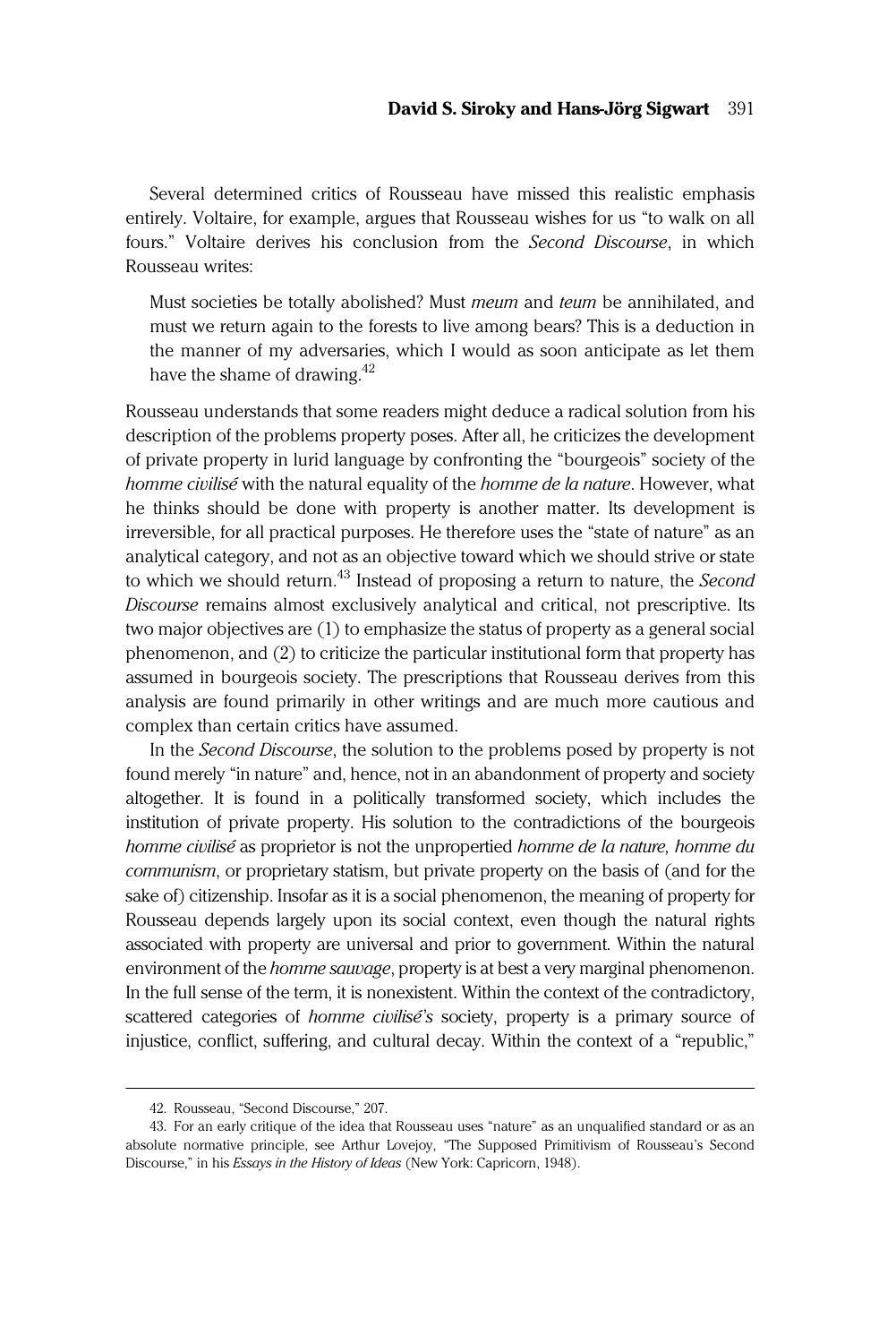and its respective "political economy," property is the cornerstone of social justice and "the most sacred of all the rights of citizenship."<sup>44</sup>

Property is both indispensable and variable, and thus figures prominently both in Rousseau's critique of bourgeois society and in his normative theory of republican government. In these substantially different contexts, the meaning of property is dissimilar (the Second Discourse being primarily critical, and the theory of republican government being largely prescriptive). In both theoretical contexts, Rousseau takes "men as they are." However, while the Second Discourse examines society, the laws and especially property as they potentially can, but should not be, Rousseau's theory of republican property examines its positive potential. This is why the "same institution, which is an instrument of exploitation in unjust societies, can be transformed, in a legitimate society founded on the social contract, into the vehicle of individual autonomy." 45

However, how does this transformation take place? And what is the normative basis of this explicitly affirmative part of Rousseau's understanding of property? From where, exactly, does the legitimacy of this transformed variant of property right come from? Not being a "natural" right in the full sense of the term, what kind of right is it? Is it founded on pragmatic or functional reasons, such as its beneficial effects on individual material autonomy?

According to a "realistic utopian" interpretation of Rousseau's thinking, Rousseau is proposing that the normative problem of property requires prudential considerations, yet also entails a fundamental principle. This principle, however, cannot be naturalistic. Rather, it follows a political logic that, while taking "men as they are," is still able to extend "what are ordinarily thought to be the limits of practicable political possibility." <sup>46</sup> Rousseau's peculiar way of connecting principle to prudential considerations gives his theory of private property its characteristic theoretical physiognomy. In the next section, we lay out its "ideal" foundation.

<sup>44.</sup> Jean-Jacques Rousseau, "Political Economy," in Oeuvres completes, Volume III, Bibliothèque de la Pléiade (Paris: Gallimard, 1964), 262–63. We leave aside here the further distinctions of various forms of life that can be derived from Rousseau's different writings, particularly the distinction of different kinds of social and solitary forms. On this question, see Matthew D. Mendham "Gentle Savages and Fierce Citizens against Civilization: Unraveling Rousseau's Paradoxes," American Journal of Political Science 55 (2011): 170–87; and Laurence D. Cooper, Rousseau, Nature, and the Problem of the Good Life (University Park: Pennsylvania State University Press, 1999). It is plausible that the question of property is of minor importance for the various forms of solitary life that Rousseau analyzes. However, insofar as Rousseau refers to the "actual laws of nature" when legitimizing property rights (see below), the most fundamental characteristics of property presumably are significant even within more solitary forms of life. Because of space constraints, we cannot further explore the intricacies of this topic in this article. We only can say that there is need for further work on how Rousseau connected his views of the natural origins of property to notions about solitary forms of individual emancipation.

<sup>45.</sup> O'Hagan, Rousseau, 102.

<sup>46.</sup> Rawls, The Law of Peoples, 11.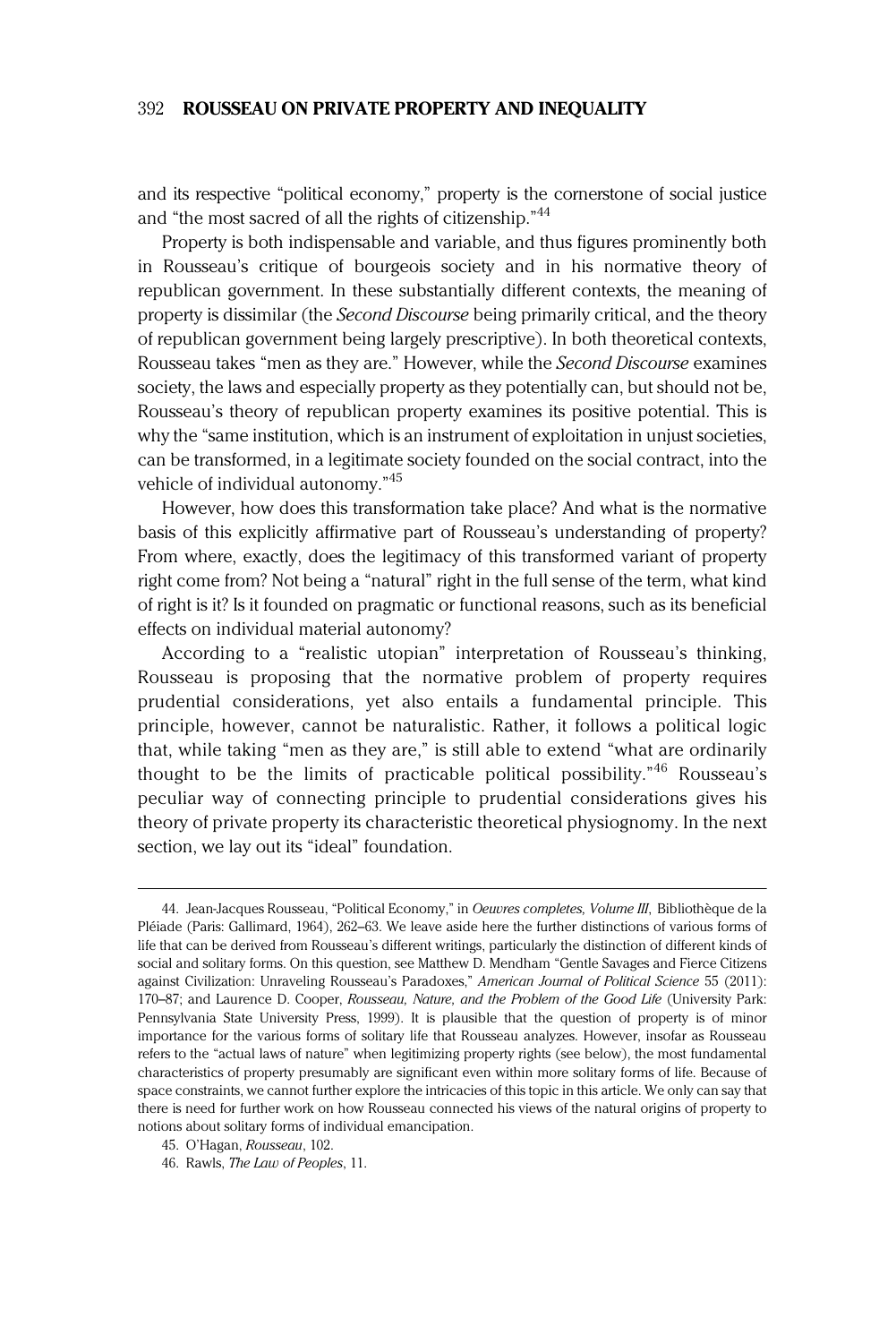## The Principled Case for Private Property

Rousseau penned two works in 1755 that discuss private property at some length. Only one, however, has received sustained attention: the Second Discourse.<sup>47</sup> The Discourse on Political Economy, which Rousseau wrote for Diderot's *Encyclopedie*, has received much less scholarly attention, although this oversight appears to have changed in recent years.<sup>48</sup> Today, some scholars even suggest that the latter text contains Rousseau's most elaborate theory of private property.<sup>49</sup>

We argue that the Discourse on Political Economy counterbalances the critical tone of the *Second Discourse* and prepares the ground for the key arguments of Rousseau's ideal theory of property, which he articulates more clearly in later writings, especially the Social Contract. Political Economy contains important arguments regarding the natural basis of property, which help to connect Rousseau's critique of property in the Second Discourse with his idea about the political legitimacy of property in the Social Contract. Political Economy makes perhaps Rousseau's strongest argument for private property as a "natural right" that is to say, as directly reflecting "persons' moral and psychological natures."<sup>50</sup> "It is certain," he writes, "that the right of property is the most sacred of all the rights of citizenship and even more important in some respects than liberty itself."<sup>51</sup> Rousseau offers two main reasons for this assessment.

The first concerns property and life—a connection that is famously associated with Locke. Rousseau avers that the law must defend private property because "it more nearly affects the preservation of life." <sup>52</sup> He writes: "property being more easily usurped and more difficult to defend than life, the law ought to pay a greater attention to what is most easily taken away." <sup>53</sup> In other words, the government provides a public good—security and the enforcement of property rights because it would be inefficient and impracticable for each individual to provide it alone. As a consequence, government has the right to raise taxes—that is, to interfere, within certain limits, with the property rights of citizens—in order to fulfill

53. Ibid., 263.

<sup>47.</sup> This piece was originally submitted for a contest held by the Academy of Dijon for the best response to the question: "What is the source of inequality among Men and is it sanctioned by Natural Law?" The academy rejected Rousseau's work because it exceeded length limitations, yet among his political and social writings it is widely read and arguably has received disproportionate attention from scholars.

<sup>48.</sup> Some notable recent exceptions to the general trend include Bertram, Rousseau and the Social Contract; Hanley, "Political Economy and Individual Liberty"; and Pierson, "Rousseau and the Paradoxes of Property," 414–15.

<sup>49.</sup> Hanley, "Political Economy and Personal Liberty."

<sup>50.</sup> Rawls, The Law of Peoples, 7.

<sup>51.</sup> Rousseau, "Political Economy," 262–63.

<sup>52.</sup> Ibid.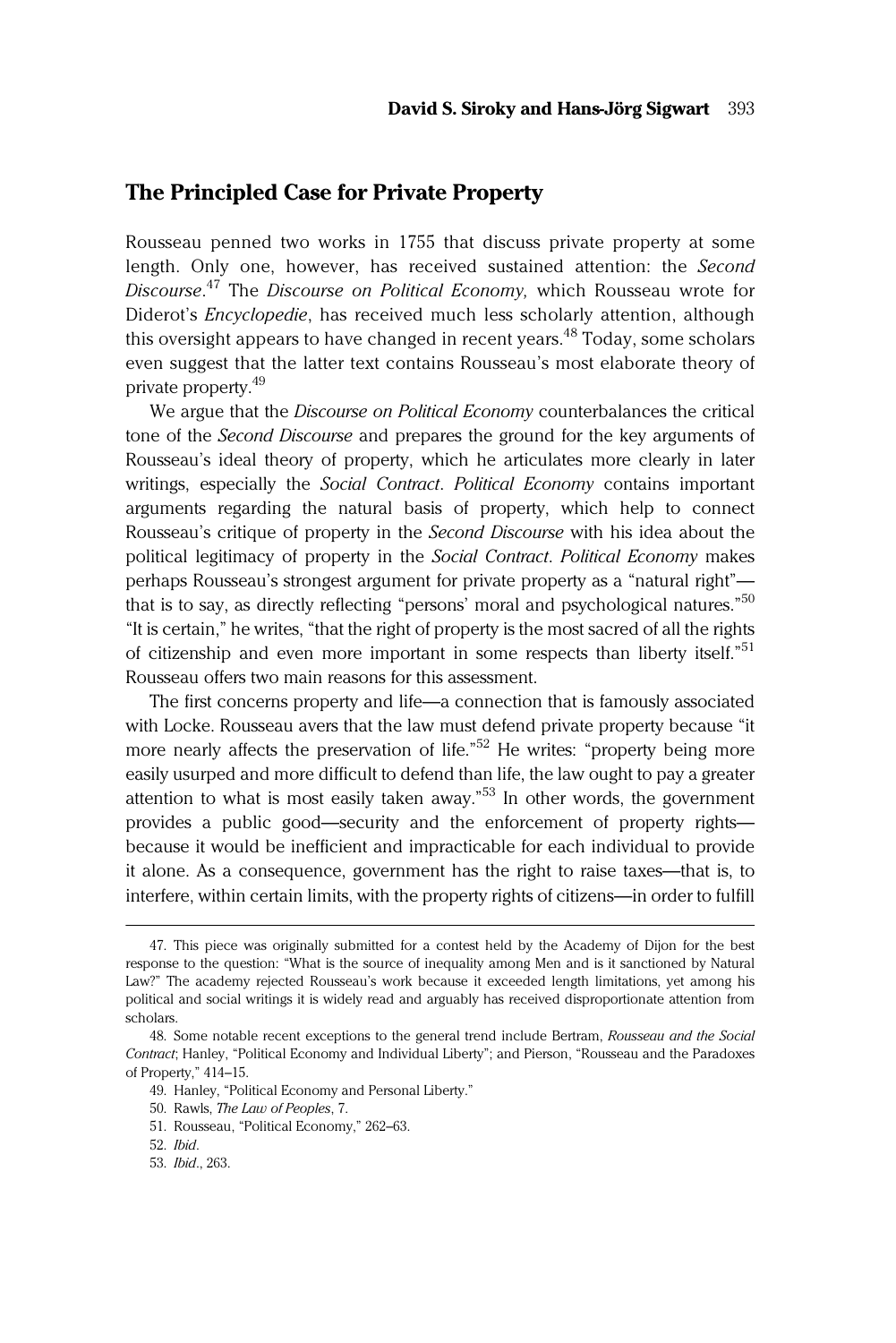its protective function.<sup>54</sup> To the extent that citizens enjoy the security of their property rights as a public good provided by the state, the security has to be financed<sup>55</sup>

Rousseau's second reason for valuing property involves a connection between property and justice. He argues that "property, being the true foundation of civil society, is the real guarantee of the undertakings of citizens: for if property were not answerable for personal actions, nothing would be easier than to evade duties and laugh at the laws." <sup>56</sup> Just as citizens need the protection of self and property to prosper, so too does society need private property for justice to flourish. By integrating the psychological and moral propensities of human nature, private property constitutes and strengthens the bonds between state, society, and citizen. Government was created to reinforce these bonds nurtured by property. Rousseau, when suggesting that government exists because of property, rather than the reverse, seems to echo Locke: "The general administration," Rousseau writes, "is established only to secure individual property, which is antecedent to it."<sup>57</sup>

Property's double function in the promotion of both individual liberty and justice primarily reflects the fact that private property has important psychological and moral benefits because of its accord with "the actual laws of nature" (to apply Rawls's phrase). This was already indicated in the *Second Discourse*, where Rousseau argues that people's "lives, liberties and properties are the constitutive elements of their being."<sup>58</sup> In *Emile*, he writes (of his student's education) that

the first idea he needs is not liberty but property, and for him to have this idea, he must have something that belongs to him … I increase this joy by saying to him—this belongs to you. And then, explaining to him the term "belong,"

<sup>54.</sup> Hanley, "Political Economy and Individual Liberty," 42–47.

<sup>55.</sup> See Jean-Jacques Rousseau, "Poland," in *Oeuvres Complètes, Volume III*, Bibliothèque de la Pléiade (Paris: Gallimard, 1964), 1010: "The citizens do not want to pay anything at all. But men who want to be free should not be the slaves of their purses; and where is the state when liberty does not have to be paid for, often very dearly?"

<sup>56.</sup> Rousseau, "Political Economy," 263. In these works, Rousseau often sounds like Edmund Burke. "Property," writes Burke, "was not made by government, but government by and for it. The one is primary and self-existent; the other is secondary and derivative." See Edmund Burke, Burke's Politics, ed. Ross J.S. Hoffman and Paul Levack (New York: Alfred Knopf, 1949), 349. Rousseau, though he is not known much for it, said the same thing (about the role of government and the existence of private property) almost 25 years earlier, in a work usually cited for its attack on property.

<sup>57.</sup> Rousseau, "Political Economy," 242. Despite this obvious agreement, Burke characterized Rousseau's writings on political topics as "on the whole ... so inapplicable to real life and manners that we never dream of drawing from them any rule for laws or conduct." See Burke, Burke's Politics, 389. For other differences, see Grant, Hypocrisy and Integrity, 105–6. On Rousseau's "quarrel with Locke" over the question of property in general, see Charles Vaughan, "Introduction," The Political Writings of Jean Jacques Rousseau, 2 vols. (Oxford: Cambridge University Press, 1915); Teichgraeber, "Rousseau's Argument for Property" 125–6; and Bertram, Rousseau and the Social Contract, 91–93.

<sup>58.</sup> Rousseau, "Second Discourse," 180–81.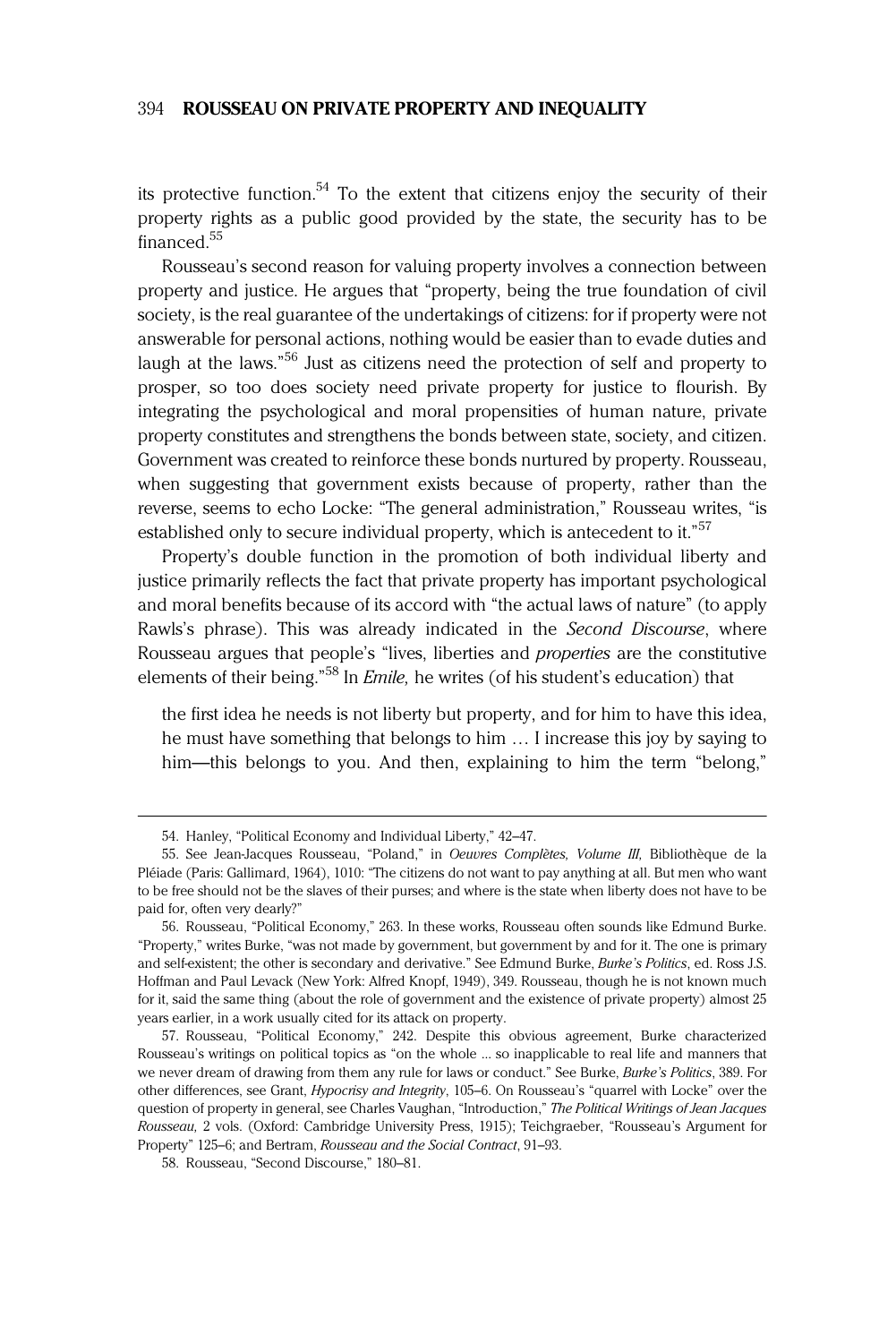I make him feel that he has put his time, his labor, his effort, finally his person there.<sup>59</sup>

Appropriation through labor is not only a natural right; it also corresponds to the natural psychological, emotional, and moral inclinations of human beings. When Rousseau argues in the *Discourse on Political Economy* that property was "the true foundation of civil society" and the "true foundation of the individual,"<sup>60</sup> he seems to be clearly referring to these important psychological and moral benefits of property. They amass in individuals to generate a healthy community and help promote justice. In this sense, as Rousseau writes in *Geneva*, property indeed is "the center of community." 61

This does not imply that Rousseau identifies the *political* problem of property with its *natural* foundations, or that he grants natural forms of property the status of an inviolable right. These "natural" characteristics of ownership, rooted in our psychological and moral inclinations, form the basis for Rousseau on which a Rawlsian "realistic utopia" of "the laws as they can be" has to be built. Although he, like Locke, emphasizes the importance of legally protecting and politically promoting property rights, Rousseau views the protection and promotion of natural property rights in a republic as *transforming* rather than merely securing these rights. This is indicated in his reflections on the status of inheritance rights and his references to Pufendorf, who had recently argued that "the right of property, by its very abstract nature, should not extend beyond the life of the proprietor, and the moment a man is dead, his goods should cease to belong to him."<sup>62</sup> Rousseau seems to agree with this view as far as the natural right of property is concerned. At the same time, however, he makes an interesting argument in favor of the intergenerational transfer of ownership—inheritance law.

The spirit of these laws [which regulate the power of individuals in the disposition of their own goods], which the government ought to follow in their application, is that, from father to son, and from relation to relation, the goods of a family should go as little out of it and be as little alienated as possible. There is a sensible reason for this in favor of children, to whom the right of property would be quite useless, if the father left them nothing, and who besides, having often contributed by their labor to the acquisition of their father's wealth, are associates in his right of property.<sup>63</sup>

<sup>59.</sup> Jean-Jacques Rousseau, Emile, in Oeuvres Complètes, Volume IV, Bibliothèque de la Pléiade (Paris: Gallimard, 1964), 259–62.

<sup>60.</sup> Rousseau, "Political Economy," 263; Rousseau, Emile, 271.

<sup>61.</sup> Jean-Jacques Rousseau, "Geneva," in Oeuvres Complètes, Volume III, Bibliothèque de la Pléiade (Paris: Gallimard, 1964), 293.

<sup>62.</sup> Rousseau, "Political Economy," 263.

<sup>63.</sup> Ibid., 263.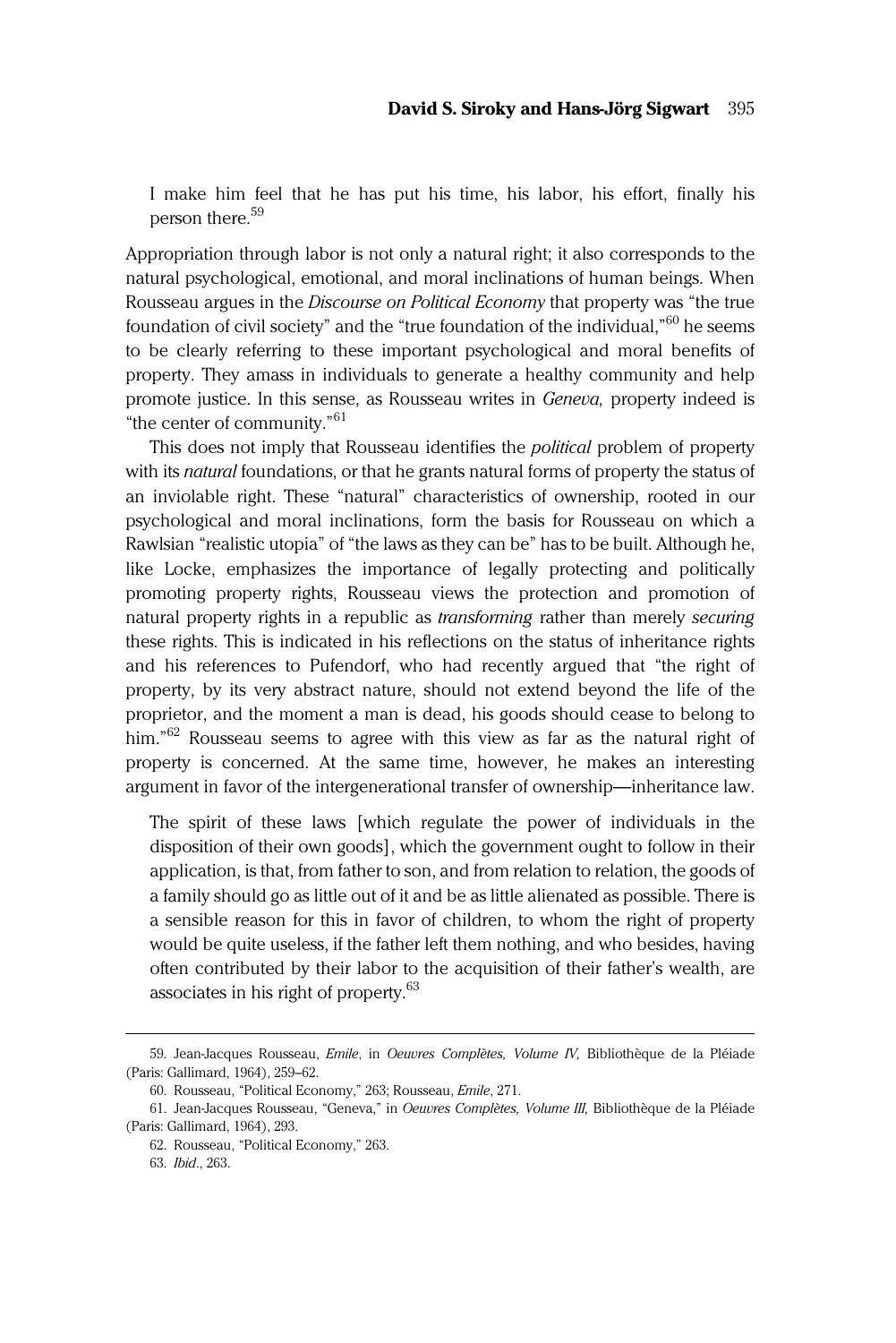A wise magistrate should follow a general "spirit" regarding the laws of inheritance, a spirit that apparently is not founded on the natural rights of first occupants. Instead, Rousseau defends the legitimacy of inheritance laws with a pragmatic argument: that permanent change in the status of citizens always ought to be avoided because it endangers the stability of political order.<sup>64</sup> This is a crucial aspect of Rousseau's non-ideal reflections on property in general.

However, Rousseau also uses a more principled argument to explain why the natural property rights of first occupants and those of citizens apparently are not identical in scope. Rousseau maintains that becoming a citizen gradually alters one's status as a proprietor. Citizens, in his view, ought to contribute materially to support the republic, because as "members of a society" they have agreed in principle to subordinate at least part of their property to further the "means" to the "end" of a republican government that protects private property and provides other guarantees of security.65 That the private property rights of citizens may at times (for instance, in the case of inheritance) "extend" and at other times "restrict" (for instance, taxation) the scope of "natural" property rights seems legitimate not only for prudential reasons, but also because it follows directly from the principle of republican citizenship. Although Rousseau only intimates at these political implications in Political Economy, he clearly does not merely echo Locke's idea of natural property rights. While stressing the importance of rights as natural conditions, he at the same time indicates that they have to be integrated in a perspective that identifies the possibilities of their social and political transformation.

Only in the Social Contract, however, does Rousseau directly address the question of how to incorporate or "transform" the natural benefits of property into a well-ordered political constitution. To serve as the "center of community," as Rousseau referred to property in Geneva, property has to be transformed into a political right. This transformation "restricts" and "extends" the natural rights of property, but most importantly the transformation also fundamentally changes the nature of property's legitimacy. In a pivotal chapter ("On the Civil State"), Rousseau ranks civil liberty and the political right of private property as equally important. These are the two fundamental rights, in his view, that individuals gain when they become citizens in a republic.<sup>66</sup> Moreover, these two rights are

<sup>64.</sup> Ibid., 264.

<sup>65.</sup> Ibid., 263.

<sup>66.</sup> "What man loses by the social contract is his natural liberty and an unlimited right to everything he tries to get and succeeds in getting; what he gains is civil liberty and the proprietorship of all he possesses," Rousseau, "Social Contract," 364. O'Hagan suggests that property in this passage appears merely as "an acquisition of civil society which emerges alongside others in the balance sheet of SC I 8" (Rousseau, 103). Alternatively, one could interpret the significance of the context in which property is set as an indication of the crucial significance of property rights in a republic. O'Hagan's overall argument that Rousseau might have de-emphasized property in the Social Contract primarily focuses on the pre-political right of the first occupant, which indeed appears less important in the Social Contract. At the same time, however,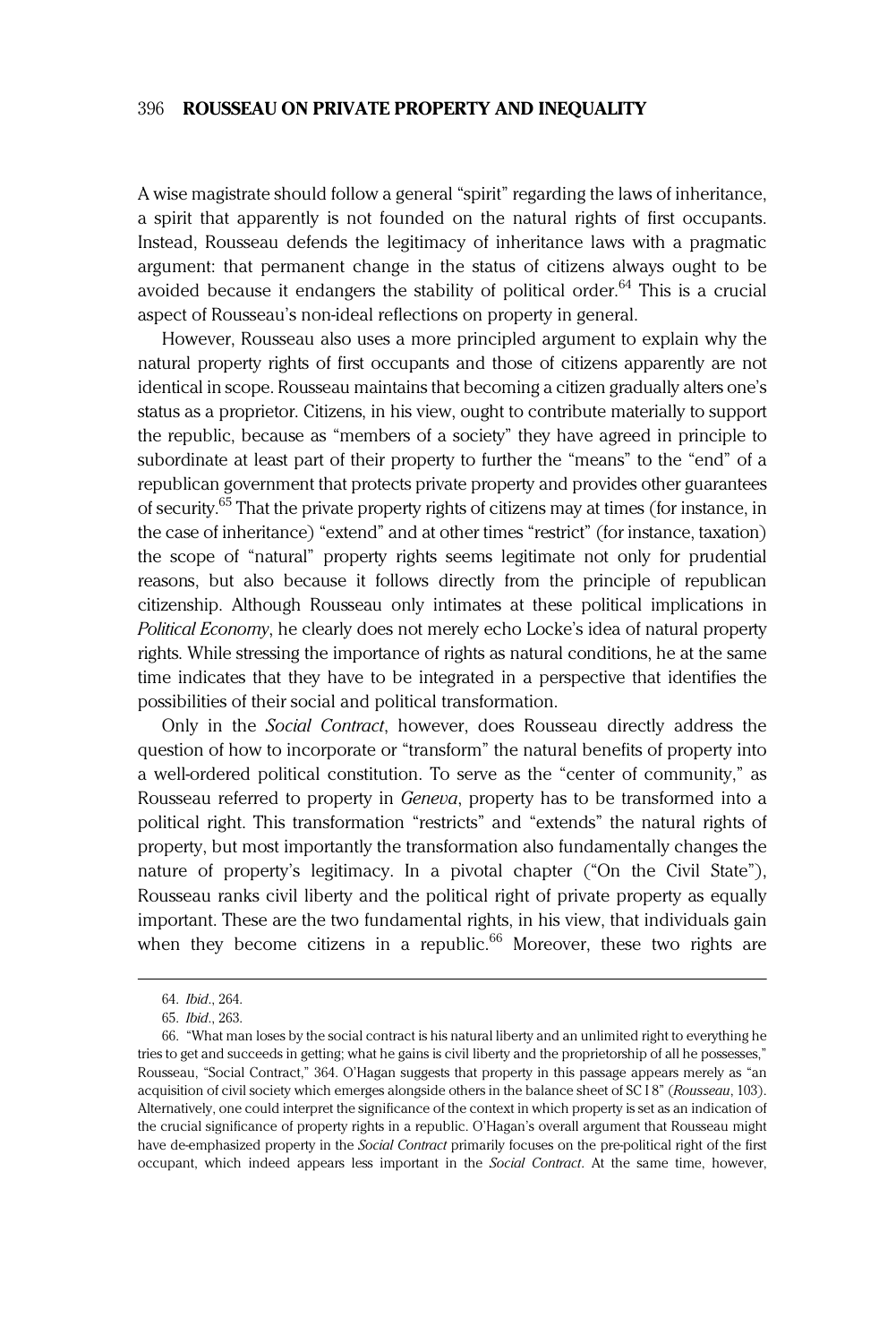reciprocally constitutive. Private property is a prerequisite for citizenship, and citizenship in turn sets the frame for the legitimacy of private property rights. They are social rights—not natural, as Locke held—so "the right which each individual has to his own estate is always subordinate to the right which the community has over all."<sup>67</sup> However, in Rousseau's view, this limitation only strengthens the force of property rights because the legitimacy of such social rights in a republic exceeds that of the mere natural right of the "first occupier." The property of citizens, far from being merely "a necessary means whereby to keep citizens dependent on their government," $^{68}$  is founded on a genuinely political form of legitimacy.

This legitimacy is achieved through a twofold act of transformation, during which the right of property assumes a reciprocal form. As described in the Social Contract, the constitution of such a republican property rights regime requires not only the alienation of all natural rights of individuals and their transfer to the sovereign. It also requires that the sovereign in turn give these rights back to individual citizens. Only after this second step is property legitimate in terms of Rousseau's ideal theory.

Rousseau describes the two steps in detail. In the first step, individuals give up all their natural rights and transfer them to the sovereign: "Each member of the community gives himself to it, at the moment of its foundation, just as he is, with all the resources at his command, including the goods he possesses."<sup>69</sup> However, this "total alienation" <sup>70</sup> is not sufficient to constitute legitimate property. It only establishes a necessary premise.

The peculiar fact about this alienation is that, in taking over the goods of individuals, the community, so far from despoiling them, only assures them legitimate possession, and changes usurpation into a true right and enjoyment into proprietorship. Thus the possessors, being regarded as depositaries of the public good, and having their rights respected by all the members of the State and maintained against foreign aggression by all its forces, have, by a cession which benefits both the public and still more themselves, acquired, so to speak, all that they gave up. $71$ 

In other words, the transfer of all individual possession to the sovereign is not an institutional act in its own right. It is inseparably connected with the subsequent act

Rousseau clearly stresses the crucial significance of property rights as grounded in the political principle of reciprocity. See O'Hagan, Rousseau, 104–105.

<sup>67.</sup> Rousseau, "Social Contract," 367.

<sup>68.</sup> Fridén, Rousseau's Economic Philosophy, 121.

<sup>69.</sup> Rousseau, "Social Contract," 365.

<sup>70.</sup> Ibid., 360.

<sup>71.</sup> Ibid., 367.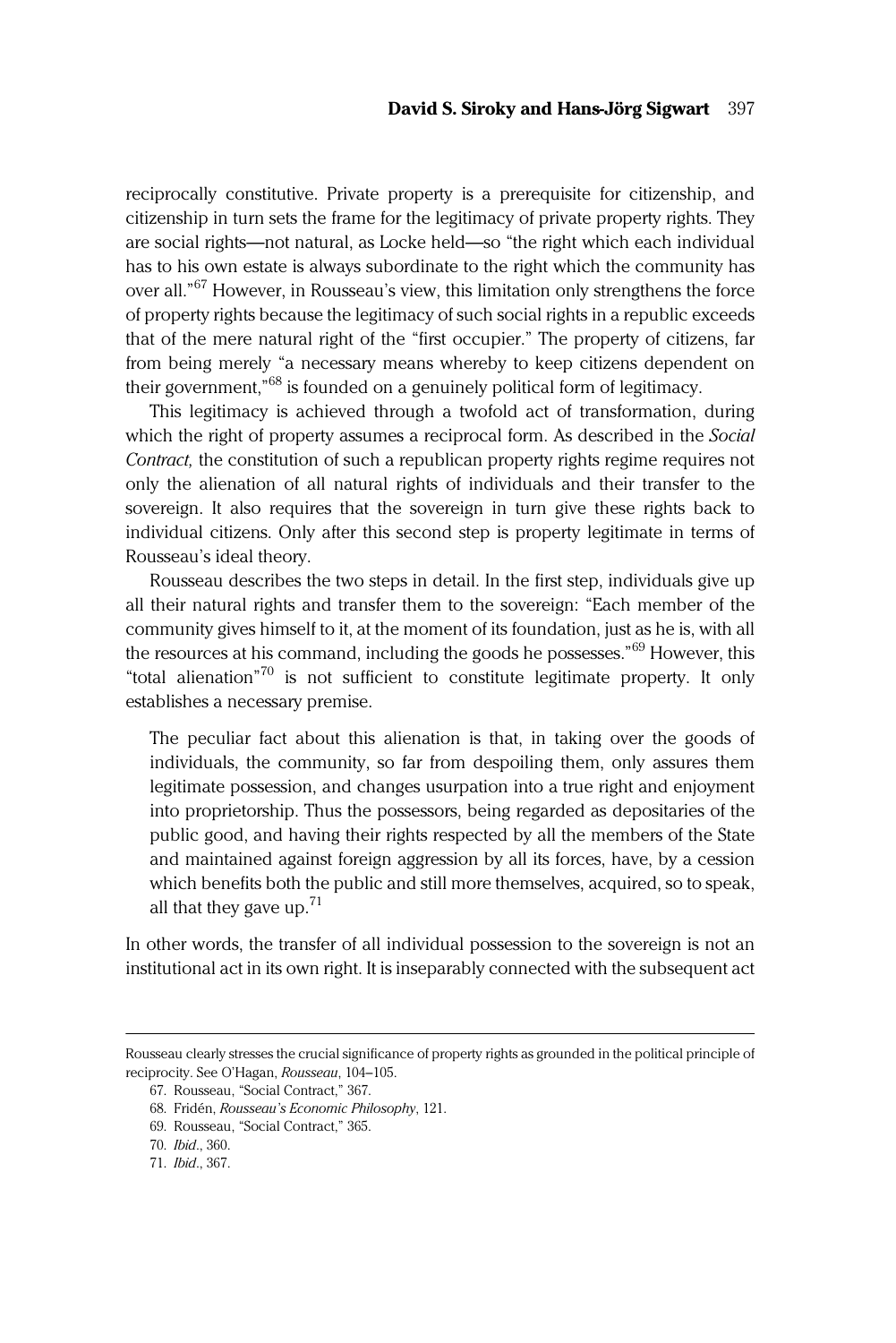of "reprivatization." Rousseau is eager to point out that "alienation" does not constitute property in the real sense of the term:

This act does not make possession, in changing hands, change its nature, and become property in the hands of the Sovereign; but, as the forces of the city are incomparably greater than those of an individual, public possession is also, in fact, stronger and more irrevocable, without being any more legitimate.

What makes mere possession "change its nature" is the second step—the transfer of property back to individual citizens. Property gains a fully legitimate status in the hands of individual citizens, as it were, and not in the hands of the state. This means that, for Rousseau, legitimate property is possible only in the form of private property. Only then is the relational right of property finally constituted and does property reach its legitimizing potential (even though it first goes through the hands of the sovereign). The legitimizing potential lies in the principle of reciprocity that property establishes:

Every man has naturally a right to everything he needs; but the positive act which makes him proprietor of one thing excludes him from everything else. Having his share, he ought to keep to it, and can have no further right against the community. This is why the right of the first occupier, which in the state of nature is so weak, claims the respect of every man in civil society. In this right we are respecting not so much what belongs to another as what does not belong to ourselves.<sup>72</sup>

Through the second step of reprivatization, property receives its distinctly reciprocal character: any property right of an individual citizen necessarily implies the recognition of the property rights of his fellow citizens. Rousseau stresses that these mediated, politically constituted, private property rights not only strengthen the natural rights of the "first occupiers." More profoundly, the nature of their legitimacy changes. The transformation adds to the legitimacy of the natural rights derived from first occupation a distinctly political legitimacy.<sup>73</sup> Republican property is derived both from its function in fostering civil liberty and from the principle of reciprocity that it implies. Neither the natural rights of possession nor a communal property right would have this specific legitimacy based on reciprocity between citizens. To be legitimate in this sense, property rights for Rousseau have

<sup>72.</sup> Ibid., 365.

<sup>73.</sup> Consequently, this pivotal argument of Rousseau's ideal theory of property implies a principal priority of politics over economics in questions of legitimacy—an argument that plays a significant role in the reception of Rousseau within the American political tradition. See Hans-Jörg Sigwart, "Rousseau in Amerika. Liberale Tradition und demokratischer Dissens im US-amerikanischen Selbstverständigungsdiskurs," Jahrbuch für Recht und Ethik—Annual Review of Law and Ethics 20 (2012): 209–16.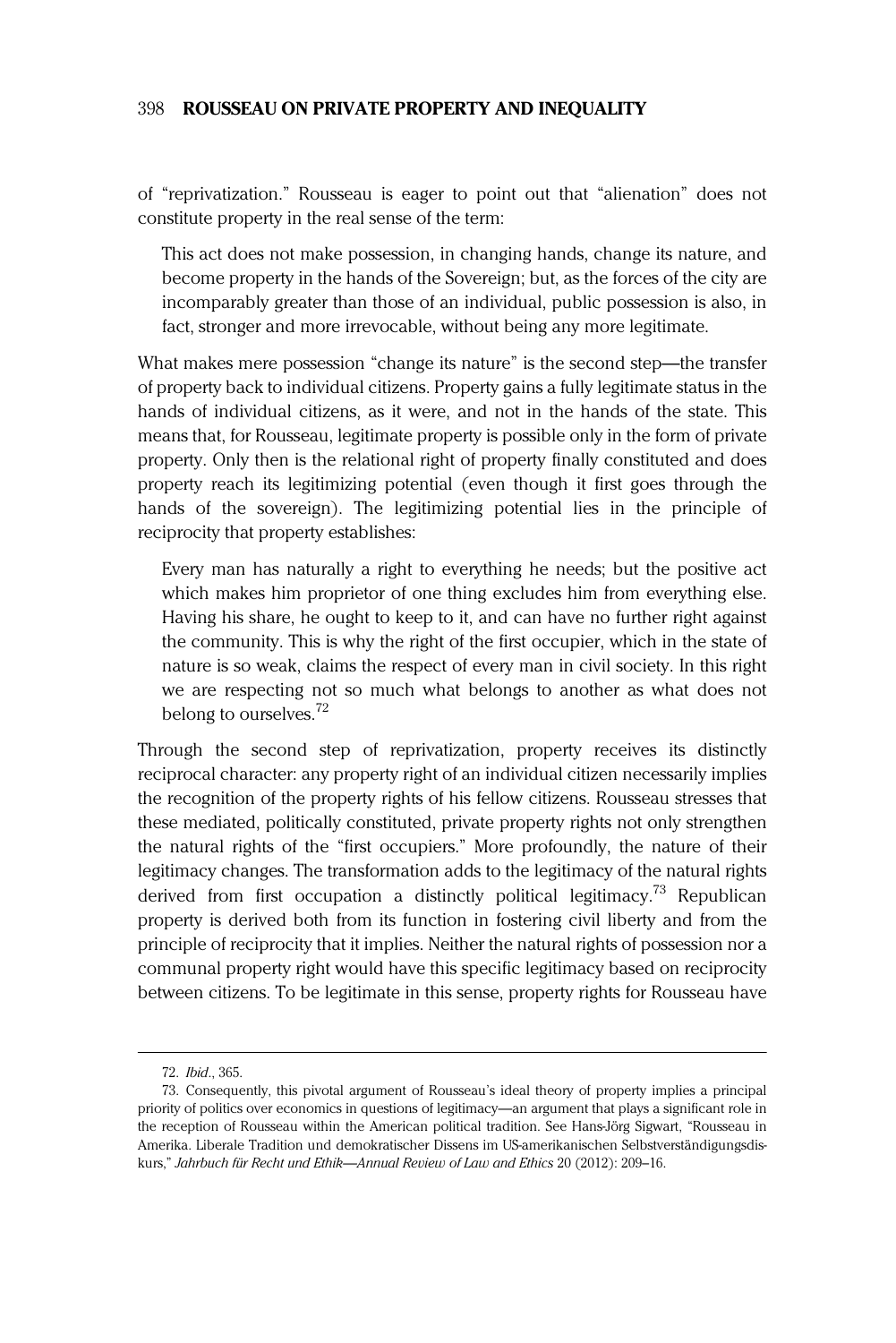to be politically constituted, and this means they have to be individual, private rights.

This is the core argument of Rousseau's ideal theory of private property, which he derives both from the "natural" conditions of human psychology and morality, and from the ideal social conditions of a well-ordered republic and its frame of "laws as they should, or ought to be" (again to use Rawls's terminology).<sup>74</sup> Instead of simply repeating Locke, Rousseau's theory of property anticipates important aspects of the later debate among republican theorists about reciprocity, such as Kant's conception of property and Tocqueville's analysis of the American idea of property, which he found to be peculiar to modern democracy.<sup>75</sup> On principled grounds, then, Rousseau rules out any return to "natural" forms of possession, as much as any kind of rigorous economic egalitarianism, or even communism. Rousseau instead stresses both the social and the private nature of property.

Consequently, Rousseau allows for certain inequalities. Even in the Second Discourse, he depicts both political and natural inequality as facts of life. He writes:

I conceive that there are two kinds of inequality among human beings; one which I call natural or physical because it is established by nature, and consists of differences in age, health, bodily strength and the qualities of mind or of the soul; and another, which may be called moral or political inequality because it depends on a kind of convention.<sup>76</sup>

<sup>74.</sup> This idea of reciprocity is also the crucial lesson Rousseau teaches Emile in the episode with the melons. Pierson rightfully highlights this episode as a particularly interesting passage regarding Rousseau's understanding of property. See Pierson, Rousseau and the Paradoxes of Property, 415-16. Read within our interpretive framework, Emile primarily learns a lesson about reciprocity during his controversy with the gardener.

<sup>75.</sup> Both Kant and Tocqueville stress the political nature of property rights and the importance of the idea of reciprocity. On Kant's understanding of property, see Elisabeth Ellis, "Citizenship and Property Rights: A New Look at Social Contract Theory," The Journal of Politics 68 (2006): 547-53. Regarding Tocqueville, see the following passage from *Democracy in America*, which almost seems to tacitly quote Rousseau's argument in *Emile*, referred to in the previous footnote: "When a child begins to move among external objects, instinct leads him to put everything that comes within reach to his own use; he has no idea of the property of others, not even that of existence; but as he is informed about the cost of things and as he discovers that things can, in turn, be taken from him, he becomes more circumspect and ends by respecting in his fellows what he wants them to respect in him. What happens to the child concerning toys, happens later to the man concerning all the objects belonging to him. Why in America, country of democracy par excellence, does no one raise against property in general the complaints that often resound in Europe? Is it necessary to say? In America, there are no proletarians. Each person, having an individual possession to defend, recognizes in principle the right of property. In the political world, it is the same. In America the common man has conceived a high idea of political rights, because he has political rights; he does not attack the rights of others, so that no one violates his." Alexis de Tocqueville, Democracy in America, Historical-Critical Edition of De la démocratie en Amérique, ed. Eduardo Nolla, trans. James T. Schleifer (Indianapolis: Liberty Fund: 2010), 390.

<sup>76.</sup> Rousseau, "Second Discourse," 131. Elsewhere he writes that human beings have "a prodigious diversity of minds" by nature, "a particular temperament" and certain capacities, which determine the "genius and character" of each individual. Jean-Jacques Rousseau, "Julie," in Oeuvres Complètes, Volume II, Bibliothèque de la Pléiade (Paris: Gallimard, 1964), 562–65.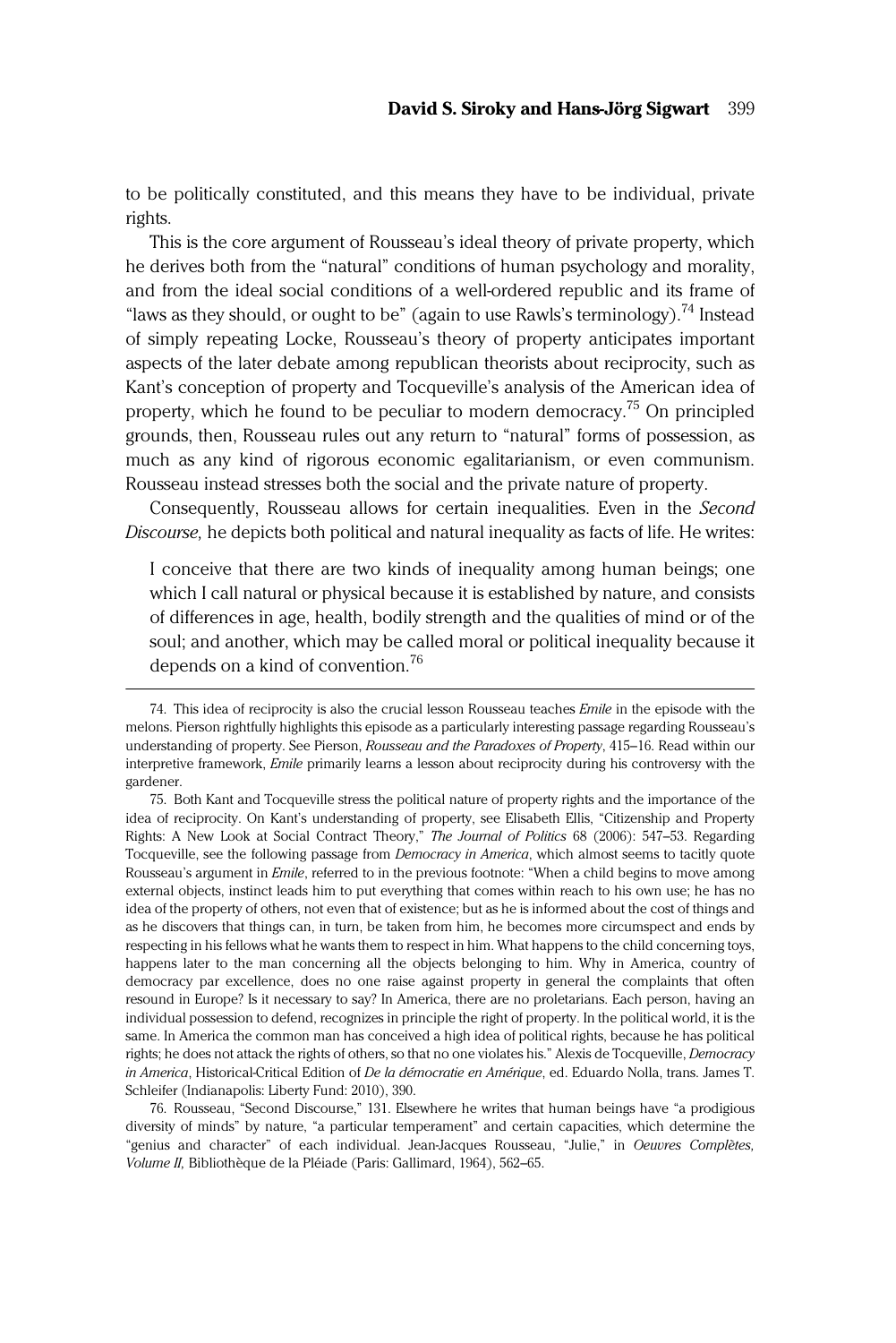The conclusion that Rousseau appears to draw from this distinction is that a "balanced proportion" should exist between the two types of inequality because "it is contrary to the law of nature, however defined, that children should command old men and fools wise men".<sup>77</sup>

Although Rousseau's ideal theory of property neither promotes nor enforces equality, it does rule out extreme forms of inequality and argues in favor of a society of proprietors in which every citizen has at least a minimal share of private property.<sup>78</sup> Otherwise, the principle of reciprocity would be violated and property would lose its unique political legitimacy. As Rousseau asserts in the Social Contract: "In fact, laws are always of use to those who possess and harmful to those who have nothing: from which it follows that the social state is advantageous to men only when all have something and none too much." <sup>79</sup> When these fundamental conditions are absent, then the Sovereign has the right to bring them about. The "natural" rights of first occupants give way to the more fundamental implications of property's political legitimacy.

If the sovereign power rests upon the right of ownership, then there is no right more worthy of respect; it is inviolable and sacred for the sovereign power as long as it remains a private individual right. Once it is viewed as common to all citizens, it is subject to the common will, and this will may destroy it. The sovereign therefore has no right to touch the property of one or many, but may lawfully take possession of the property of all, as was done in Sparta in the time of Lycurgus. By contrast, the abolition of debts by Solon was an illegitimate act.80

The sovereign power therefore has the right not only to tax citizens in order to be able to protect their property,  $81$  but also to enforce the reciprocity principle against

<sup>77.</sup> Rousseau, "Second Discourse," 194.

<sup>78.</sup> Rousseau's attitude toward extreme inequality in general is not the focus in this article. Scholarly works that address this important topic include Joshua Cohen, Rousseau: A Free Community of Equals (Oxford: Oxford University Press 2010), 53, 117, 140, and 164; Neuhouser, Rousseau's Theodicy, 165–66; and David Williams, Rousseau's Plantonic Elightenment (University Park: Pennsylvania State University Press, 2010), 172–76.

<sup>79.</sup> Rousseau, "Social Contract," 367.

<sup>80.</sup> Rousseau, Emile, 841.

<sup>81.</sup> Hanley opines that both the right of taxation and the government's function to protect the citizens' "natural" rights of private property arise from Rousseau's "commitment to maximizing the sphere of negative freedom of the individual." Moreover, Hanley contends that Rousseau's alleged "egalitarian" inclinations in fact reflect "a counterintuitive libertarian foundation of a solicitude for the maximum possible protection of necessary property." See Hanley, "Political Economy," 42–48. This article diverges from Hanley's analysis by emphasizing a fundamentally different principle: reciprocity. This changes the meaning of Rousseau's argument about property and points to a different set of theoretical implications and its potential practical consequences. The level of "necessity" of the least well off, for instance, may be determined quite differently if the criteria include not only the absolute natural right of "self-preservation,"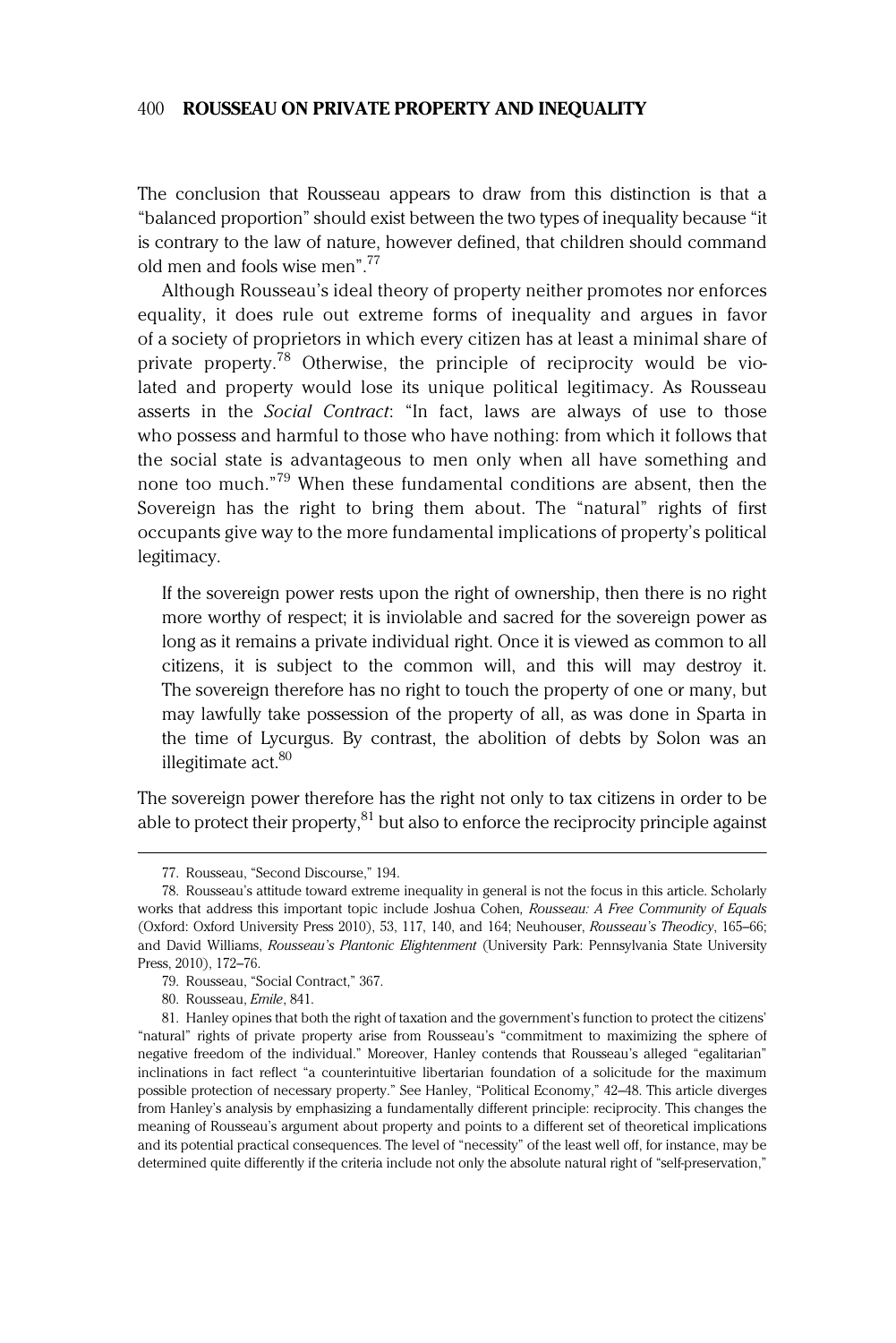"natural" processes of appropriation. To be sure, it may be prudent for the sovereign to refrain from acting on this fundamental right, even when the distribution of private property in a given society compromises the principle of reciprocity, but those prudential reasons do not affect the primary argument of Rousseau's ideal theory of property.

In sum, Rousseau's ideal theory of private property grounds legitimacy on both natural and political considerations, and prioritizes the latter. The theory binds the natural conditions of human psychology and morality with the natural rights of first occupiers. Most importantly, it relies on distinctly socio-political principles of citizenship. The key legitimizing mechanism is reciprocity, as practiced in a well-ordered republic, through which the "natural right" of first occupants is transformed into a political right of citizens. The result is an institutionalization of private property that allows for certain inequalities, but excludes its extreme forms.

We now turn to Rousseau's "non-ideal theory"—or those statement that discuss how his ideal principles about property are to be applied, adopted, and adapted to concrete circumstances, which frequently fall short of the conditions in a wellordered republic. As we shall see, Rousseau, while guided by the principles laid out in his ideal theory, allows for compromises, particularly with regard to the principle of reciprocity.

### The Prudential Case for Private Property

Rousseau, a prudent political reformer, was generally skeptical about both reaction and revolution as viable solutions to the political problems of his day. Reaction is unsound, in his opinion, because it is futile to resist the tides of change. Although he appears to condone revolution in some writing and settings.  $82$  he generally urges gradualism with regard to specific private-property reforms.<sup>83</sup> He writes:

Nothing is more fatal to morality and to the Republic than the continual shifting of rank and fortune among the citizens: such changes are both the proof and the source of a thousand disorders, and overturn and confound everything; for those who were brought up to one thing find themselves destined for another; and neither those who rise nor those who fall are able to assume the rules of

but also and primarily the citizens' relational political right to the minimal material conditions for reciprocity with their fellow citizens. Consequently, the principle of reciprocity may also directly legitimize forms of taxation that aim at the redistribution of private property rights.

<sup>82.</sup> Rousseau, "Second Discourse," 381.

<sup>83.</sup> It is hard to make any categorical statements about Rousseau's views on revolution, which are outside the scope of this article. For a sustained and sophisticated discussion on the topic, see Hogel Ross Lauritsen and Mikkel Thorup, eds., Rousseau and Revolution (Camden: Bloomsbury, 2011).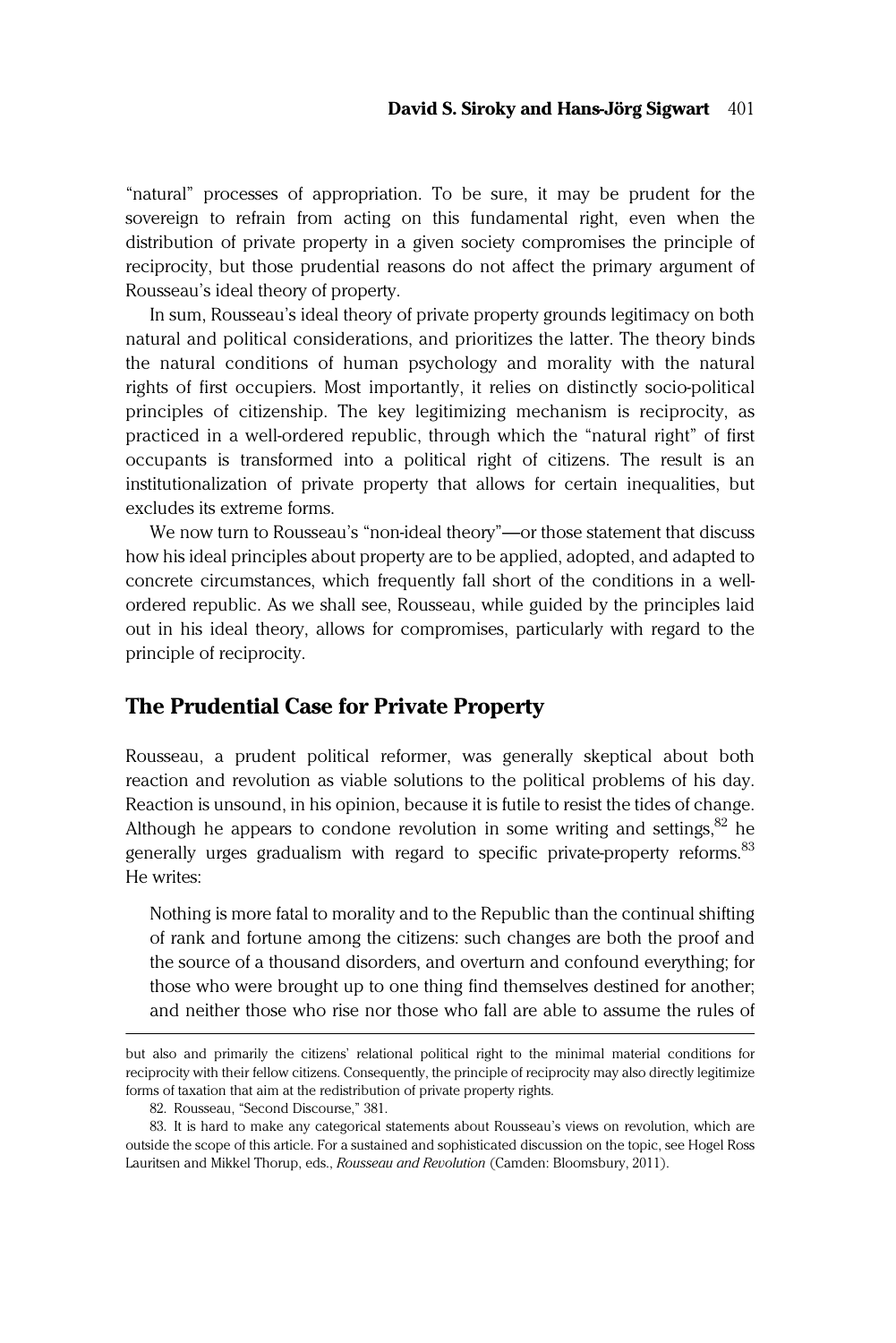conduct, or to possess themselves of the qualifications requisite for their new condition, still less to discharge the duties it entails.<sup>84</sup>

In *Poland* and *Corsica*, Rousseau comes across as an exceedingly prudent reformer, wishing to avoid the pitfalls of both radical revolution and of reactionary inflexibility.<sup>85</sup> Uncertain about local conditions in these two contexts and attuned to the prospect of unintended consequences, Rousseau errs on the side of the status quo in thinking about property reforms and the possible redistribution of voting rights, even though it required continuing to deny equal political participation to all citizens. In *Poland*, he writes:

With regard to property qualifications, which could determine the amount of land a nobleman would have to own in order to be admitted to the dietines, I can see that there is something to be said both for and against the proposal, and since my knowledge of the country is insufficient to enable me to estimate the consequences, it would be utterly foolhardy for me to reach any conclusion on the matter.<sup>86</sup>

Rousseau acknowledges limits to his ability to prescribe for Poland and confesses that there is "something to be said both for and against" property qualifications in this particular case. He sees different sides because he considers not just the ideal, but also the non-ideal implications of the problem. As a matter of principle, Rousseau endorses the goal of fostering the economic conditions of reciprocity, at least among the different classes of Polish noblemen: "Legislation must always tend to diminish those great inequalities of fortune and power which set too great a distance between magnates and simple noblemen, and which always have a natural tendency to increase."<sup>87</sup> However, he also prudently emphasizes the importance of taking into account the actual consequences of certain policies, laws, and institutions—not in terms of their "immediate effects," but in terms of their "distant but inevitable consequences."<sup>88</sup> Accordingly, any reform of the "economic system" of Poland must be oriented both toward republican principles and toward the range of possibilities set by the traditions and manners of the people, the climate conditions, and the size of the territory. These possibilities fall short of ideal conditions in several respects: Poland's territory is large and its nobility tends to engage in vainglorious display. Rousseau, therefore, entertains

<sup>84.</sup> Rousseau, "Political Economy," 264.

<sup>85.</sup> For a recent work that explores Rousseau's writings on Poland and Corsica, see Putterman, "Realism and Reform."

<sup>86.</sup> Jean-Jacques Rousseau, "Poland" in Oeuvres Complètes, Volume III, Bibliothèque de la Pléiade (Paris: Gallimard, 1964), 1002.

<sup>87.</sup> Rousseau, "Poland," 1002.

<sup>88.</sup> Ibid., 1004.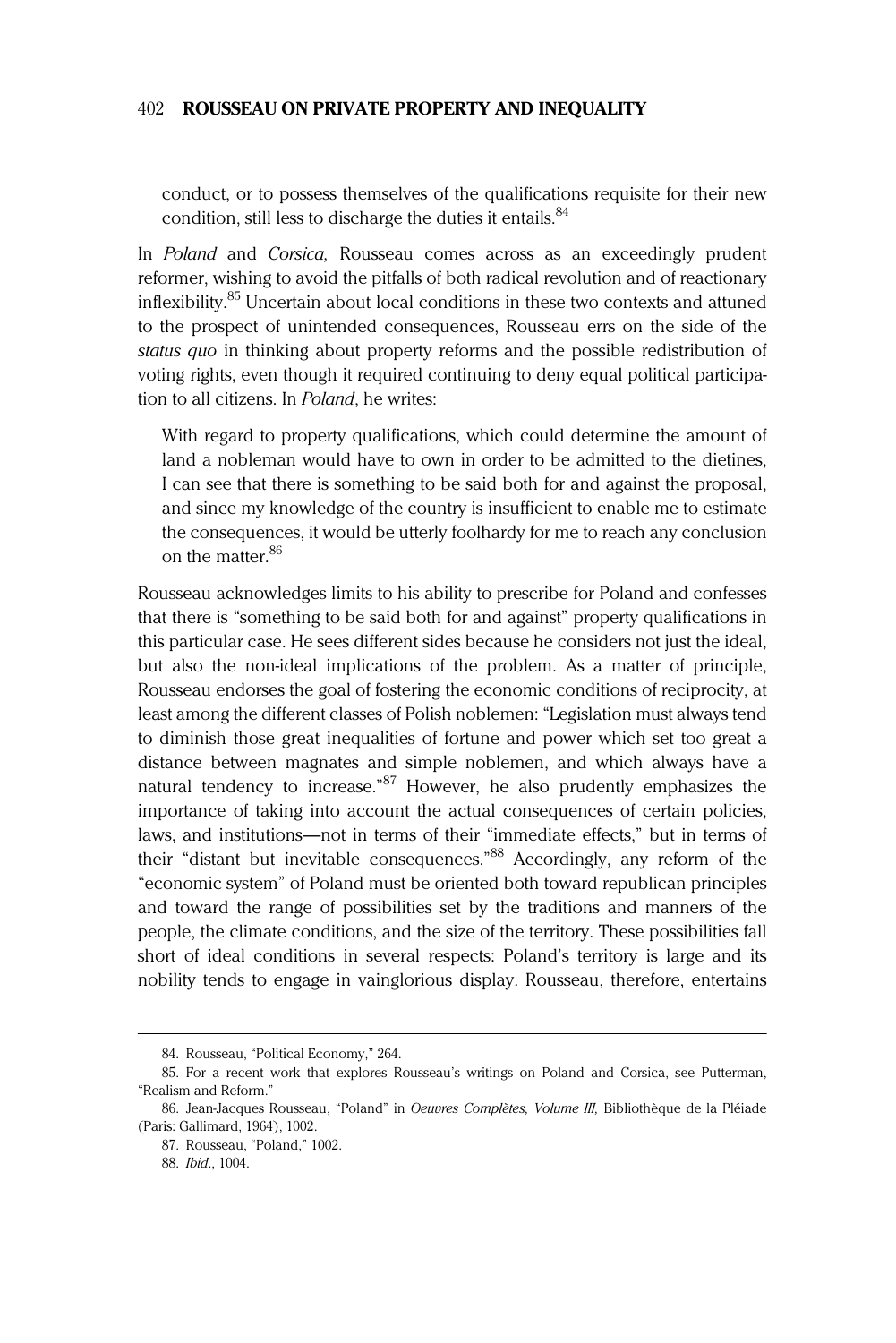non-ideal solutions. The principles of republican citizenship have to be adapted to the real possibilities:

If a great state refuses to conduct itself on the principles of a small republic, it must not look for the same benefits, nor should it reject the cause while desiring the consequence. If Poland were, as I should like it to be, a confederation of thirty-three small states, it would combine the power of a great monarchy with the freedom of a small republic; but this would mean renouncing ostentation, and I am afraid that this would be the hardest thing of all.<sup>89</sup>

In Rousseau's opinion, Poland, as it exists, cannot do without property qualifications to the dietines, without a rather elaborate monetary system, and without prudentially established forms of taxation.<sup>90</sup> These arrangements and institutions, while problematic when judged by republican principles, help to approach the best possible solutions.

In Corsica, Rousseau again looks closely at local conditions. Although frequently accused of using vague and flowery language, Rousseau is blunt. "It is not my intention to destroy private property, for that is impossible, but to give a rule ... which will contain and direct it, and keeps it always subordinated to the public good."<sup>91</sup> Rousseau argues that given Corsica's rather undifferentiated peasant economy, the state should play the role of proprietor. This, he believes, would help preserve the current overall distribution of private property. Some readers, such as Proudhon, recognized that Rousseau was in effect justifying the *status quo* and accused him of being reactionary.

Indeed Citizen of Geneva, you talk well! You who have impeached so eloquently the inequality of conditions among men, what dignity, what heritage, have you for me in your republic? Perfidious declaimer, have you inveighed so loudly against exploiters and tyrants, only to deliver me to them without defense?<sup>92</sup>

Rousseau may have been a critic par excellence of contemporary conditions and events, but as a reformer he was exceptionally prudent, and at times unexpectedly conservative. "Precisely when Rousseau's thought appears to inspire revolutions," wrote one scholar, "it can present itself as a conservative return to the founding principles." 93

<sup>89.</sup> Ibid., 1010.

<sup>90.</sup> Ibid., 1011.

<sup>91.</sup> Jean-Jacques Rousseau, "Corsica," in Oeuvres Complètes, Volume III, Bibliothèque de la Pléiade (Paris: Gallimard, 1964), 931.

<sup>92.</sup> Pierre-Joseph Proudhon, General Idea of the Revolution in the Nineteenth Century (London: Freedom Press, 1878), 115–19.

<sup>93.</sup> Christopher Kelly, "Rousseau and the Case for (and against) Censorship," Journal of Politics, 59 (1997): 1246; James Miller. Rousseau: Dreamer of Democracy (New Haven: Yale University Press, 1984).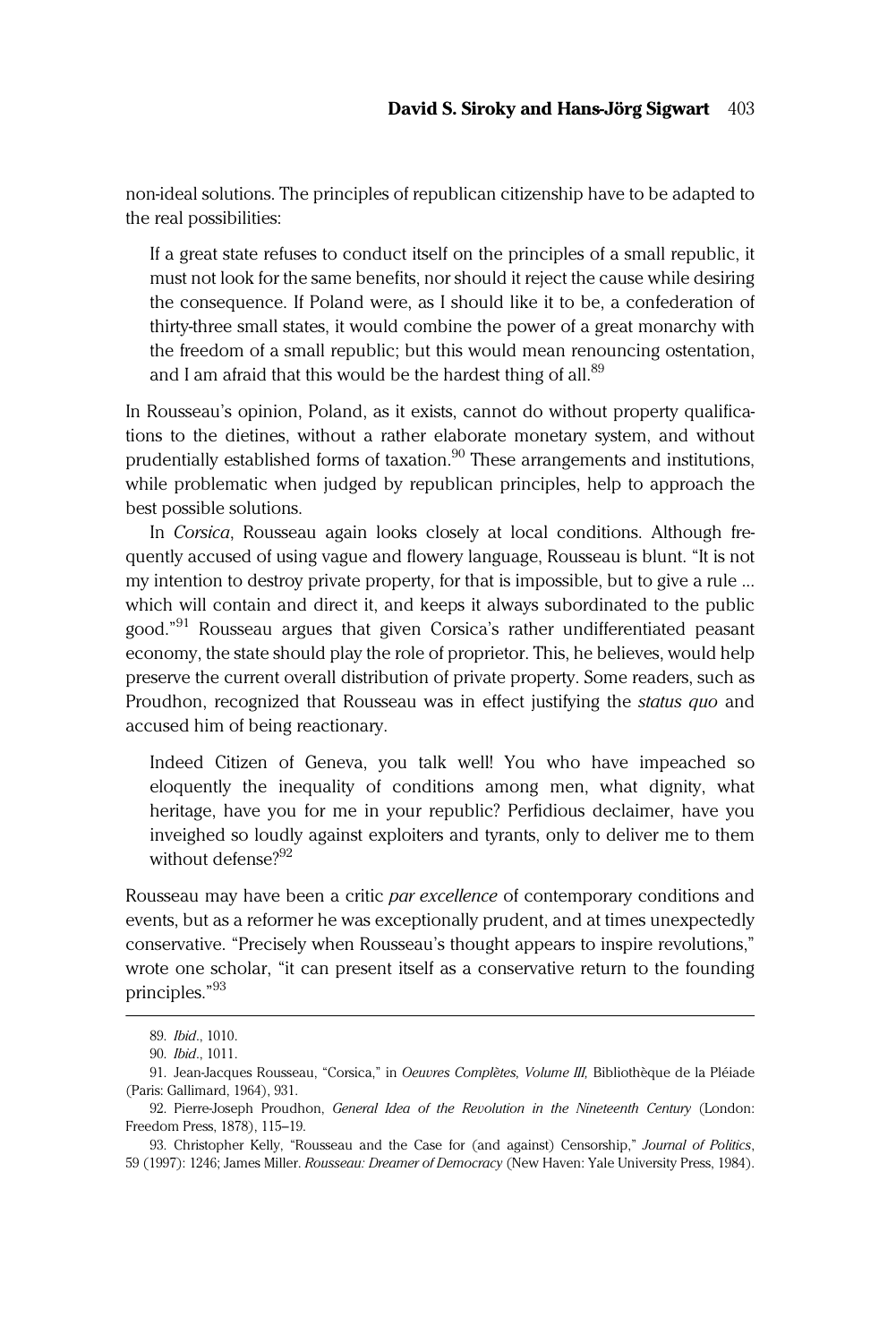Rousseau also adopts a prudential and contextual perspective in his interpretations of institutions in antiquity. For instance, when praising the comitia centuriata in Ancient Rome, he not only accepts but seems to endorse substantial economic differences between different classes of the citizenry. While stating that his intention is not to reflect on the legitimacy of this institutionalized inequality "in itself"—en lui-même<sup>94</sup>—Rousseau nonetheless approves of the inequality as a non-ideal solution of concrete and distinctly "Roman" problems. $95$  These problems included waves of immigrants into the large and growing Roman republic,  $96$  the cleavage between the city and the provinces,<sup>97</sup> and, above all, the large number of citizens in Rome to whom the principle of reciprocity could not be applied because they owned virtually nothing.<sup>98</sup>

Rousseau apparently sees no contradiction between his theoretical critique of the development of private property and his prudent approach to the reform of actual institutions of private property. He recognizes that in particular cases, such as those of Corsica, Poland, and Rome, it is infinitely more difficult to create institutions than to destroy them. Consequently, he recommends a prudent approach and judges it better to contain the malignant effects of lessthan-ideal institutions than to eradicate the institutions entirely.<sup>99</sup> Although Rousseau's advice for Poland and Corsica was not, strictly speaking, in accord with Rousseau's ideal republican theory, he is not simply contradicting himself. Rather, he is articulating deviations from the ideal and contemplating the pragmatic necessities of local situations. In terms of such concrete institutional settings, there is no best regime or scheme of laws for all under all circumstances.<sup>100</sup> Each form of government and property rights regime is "the best in some cases, and the worst in others."<sup>101</sup> Rousseau's prudence, in other words,

<sup>94.</sup> Rousseau, "Social Contract," 448.

<sup>95.</sup> This distinction is not accounted for in McCormick's otherwise excellent analysis of Rousseau's interpretation of the Roman assemblies. See John McCormick, "Rousseau's Rome and the Repudiation of Populist Republicanism," Critical Review of International Social and Political Philosophy 10 (2007): 3–27.

<sup>96.</sup> Rousseau, "Social Contract," 445.

<sup>97.</sup> Ibid., 446.

<sup>98.</sup> Ibid., 447.

<sup>99.</sup> In Poland, the institution was serfdom; in Corsica it was property and the exchange economy. This is entirely consistent with Rousseau's thought on other subjects, such as censorship, where we observe the distinction between criticisms on the one hand, and arguments directly inciting to action on the other. See Kelly, "Rousseau and the Case for (and against) Censorship," 1245. Rousseau railed against the corrupting effects of art, science, and education, yet did not mean that education, science, arts, and letters should therefore be eliminated.

<sup>100.</sup> Rousseau, "Social Contract," 392, 403, 419; Bloom, "Jean-Jacques Rousseau," 573–75. On Rousseau's rejection of the "best regime" approach, and for an intriguing discussion of this topic in both Rousseau and Montesquieu, see David Williams, "Political Ontology and Institutional Design in Montesquieu and Rousseau," American Journal of Political Science, 54 (2010): 525–42.

<sup>101.</sup> Rousseau, "Social Contract," 403; Williams, "Political Ontology," 531–32.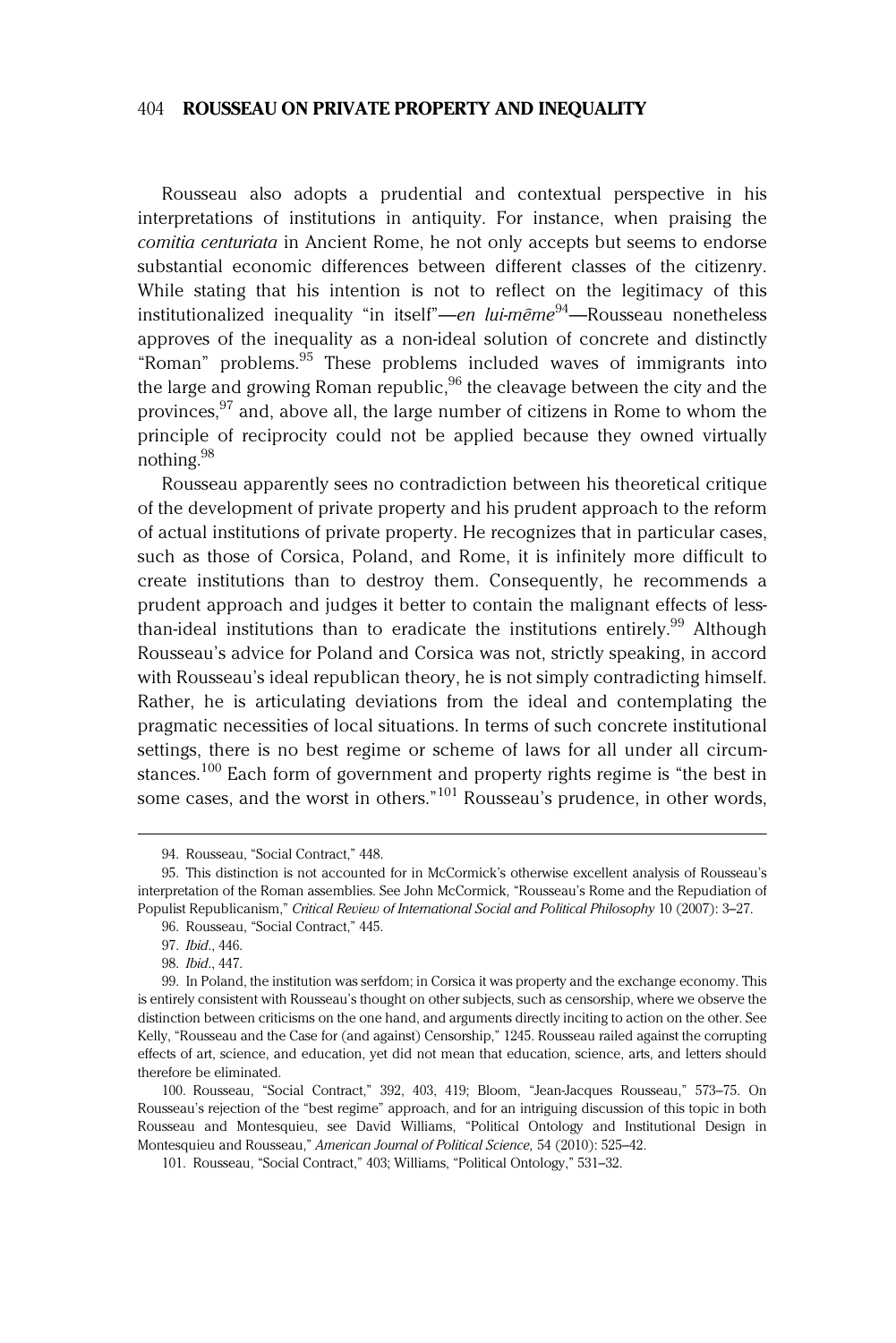requires diverse solutions for disparate situations, even when his principles might dictate otherwise.<sup>102</sup>

This does not mean that Rousseau's prudential reflections render his principled arguments impractical and irrelevant. "Non-ideal" compromises may be necessary given the cultural traditions and the social circumstances in a specific society, and they may be "legitimate" to the extent that they gradually enable liberty and thus approximate the requirements of the principle of reciprocity. Such compromises, however, are not fully legitimate—and this holds true particularly with respect to vast differences in property—insofar as they do not fully meet reciprocity's requirements and, in fact, remain an obstacle to fully establishing the principle of reciprocity. Rousseau's non-ideal theory of property should be read as an effort to design ways to live with these obstacles, if necessary, but not to recommend them as substitutes for republican citizenship and for the balance in property that republican citizenship requires.

# Conclusion

In the context of his entire *oeuvre*, the alleged contradictions within Rousseau's theory of property turn out to be conceptual distinctions within a complex, yet coherent, overarching vision. The core normative notion is the idea of reciprocity and the reciprocal character of property rights within the framework of a "realistic utopia" of republican citizenship. According to Rousseau, any individual claim of legitimate private property rights necessarily implies the recognition of fellow citizens' respective property claims as equally legitimate. This indispensable basis of legitimacy rules out both "communism" as well as vast differences in private property on principled grounds.

Consistent with property's social status, the political principle of reciprocity serves as the normative connection between Rousseau's ideal and non-ideal theory of property. In terms of his ideal theory, reciprocity is his principal argument for a balanced distribution of private property. Rousseau seeks a society of proprietors in which every citizen has at least a minimal share of private property. In terms of his prudential considerations, reciprocity serves a more supple but equally essential purpose. His account of property, which retains flexibility without abandoning principles, sets an adaptable agenda for any transitory non-ideal arrangements along with standards according to which such arrangements can be assessed.

<sup>102.</sup> Rousseau, "Social Contract," 392, 403, 419. On Rousseau's prudence, see Grant, Hypocrisy and Integrity, Ch. 4, and Roger Masters, The Political Philosophy of Rousseau (Princeton: Princeton University Press, 1968), Ch. 8. In this, as in other aspects, "Rousseau was not wholly in the Enlightenment, but he was of it," as Peter Gay aptly portrayed Rousseau's ambivalent relationship to the Enlightenment in Gay, The Enlightenment: An Interpretation (New York: Norton, 1977), 529. See also Graeme Garrard, Rousseau's Counter-Enlightenment (New York: State University of New York Press, 2003), 3.